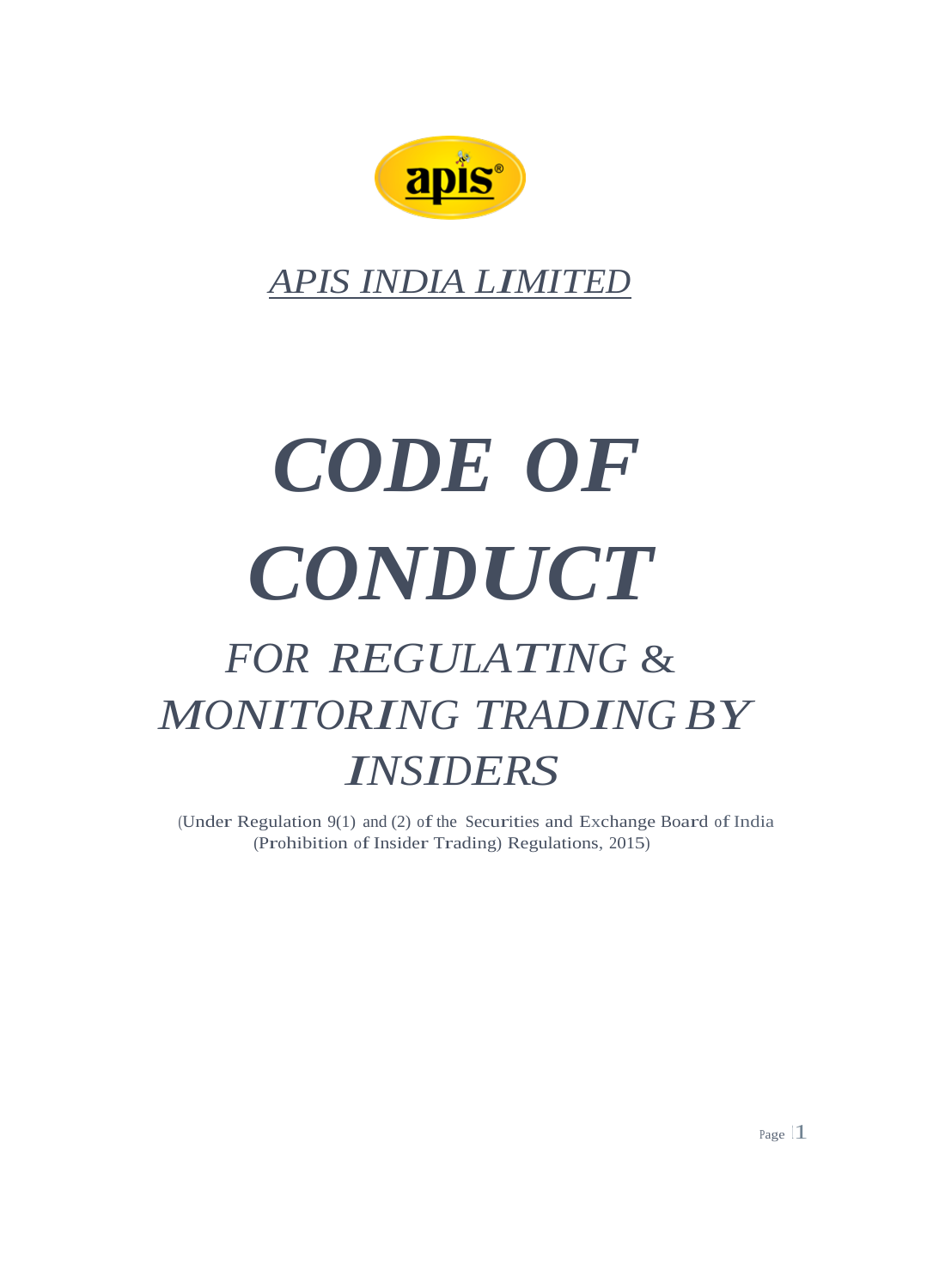

The Securities and Exchange Board of India (SEBI), in its endeavor to protect the interests of investors in general, has formulated the new Regulations, SEBI (Prohibition of Insider Trading) Regulations, 2015 (hereinafter referred as "Regulations") that aim at governing the pathway for monitoring trading activities by the insiders, pursuant to the powers conferred on it under the SEBI Act, 1992 ('the Act').

The Company is committed to adhere to the highest standards of ethical, moral and legal conduct of business operations and strives to preserve the confidentiality of 'UNPUBLISHED PRICE SENSITIVE INFORMATION' and to prevent misuse of such information. **Trading on insider information is not only illegal, but also tarnishes Company's corporate credibility.** The Company is further committed to ensure transparency and fairness in dealing with all the stakeholders of the Company. **Any appearance of immodesty, however inadvertent, on the part of anyone, whether that would be connected or deemed to be connected with the Company could seriously hamper the Company's reputation on one hand and quiver the faith of stakeholders on the other, besides invoking penalties and disciplinary actions from the Regulatory Authorities.** The purpose of this document is to elucidate and inform to all Connected or any Deemed Connected persons to the Company that they have a responsibility and duty to preserve the confidentiality of all price sensitive information obtained in the course of his or her day to day operations and association with the Company. No Connected or Deemed Connected person, may use his or her position or knowledge of the Company to gain personal benefit or to provide benefit to any third party. **To achieve these objectives, the Company hereby notifies that this policy be followed by all Connected or Deemed Connected persons ofthe Company.**

Pursuant to the provisions of Regulation 9 of the Regulations, APIS India Limited (the Company) has framed a comprehensive set of guidelines - **'THE CODE OF CONDUCT FOR PREVENTION OF INSIDER TRADING' ('the Code')**, which lays down in <sup>a</sup> concise manner the shares trading do's and dont's to be followed by the designated employees, to whom the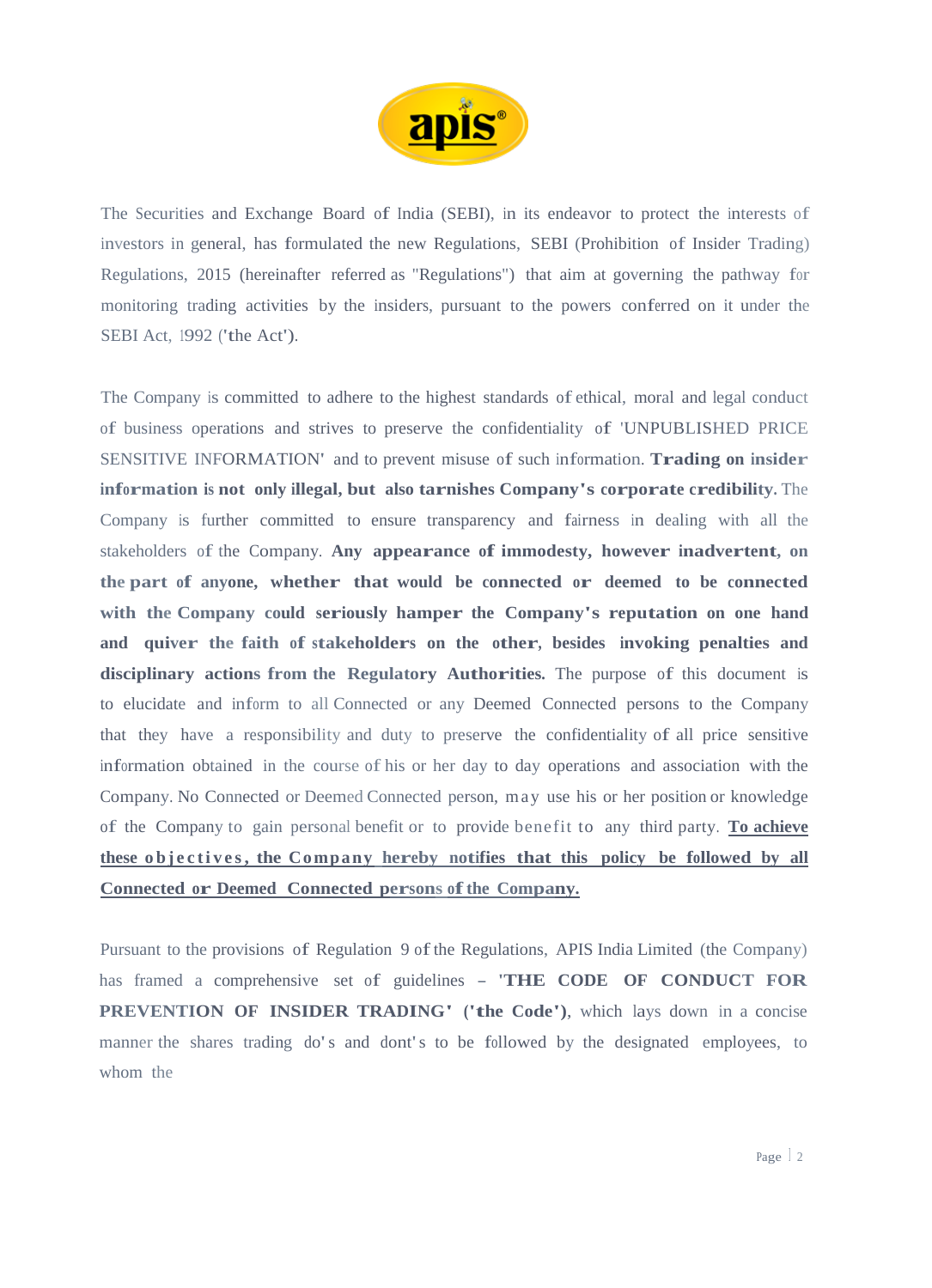Code is applicable, so as to create a corporate culture of trust, honesty, integrity, transparency, accountability by prohibiting directors/employees from using inside information to their own investment advantage and from disclosing such information for use by outsiders.

#### **Section I: Preface**

- 1. This Code of Conduct shall be called **"APIS: CODE OF CONDUCT FOR PREVENTION OF INSIDER TRADING" (hereinafter referred to as 'the Code of Conduct' or 'Code').**
- 2. The Code of Conduct shall come into force with effect from May 15, 2015.
- 3. The Code shall continue to be in force until the Regulations under which the said Code has been framed, be repealed by the SEBI and is subject to change pursuant to any amendments thereof in the said Regulations.
- 4. The Board of Directors (hereinafter referred to as 'Board'), may from time to time review and amend the provisions of the Code in terms of the global practices being followed and amendments, if any under the Regulations.

## **Section II: Definitions & Interpretations**

1. Definitions:-

In this Code the following expressions including their grammatical variations and cognate expressions shall unless repugnant to the context or meaning thereof, have the meaning assigned to them respectively hereunder:-

(a) "Associate Company" or "Associate" in relation to another Company, means a Company in which the other Company has a significant influence, but which is not a subsidiary company of the company having such influence and includes a joint venture company.

*Explanation.*-*For* the purposes of this clause, "significant influence" means control of at least twenty per cent of total share capital, or of business decisions under an agreement;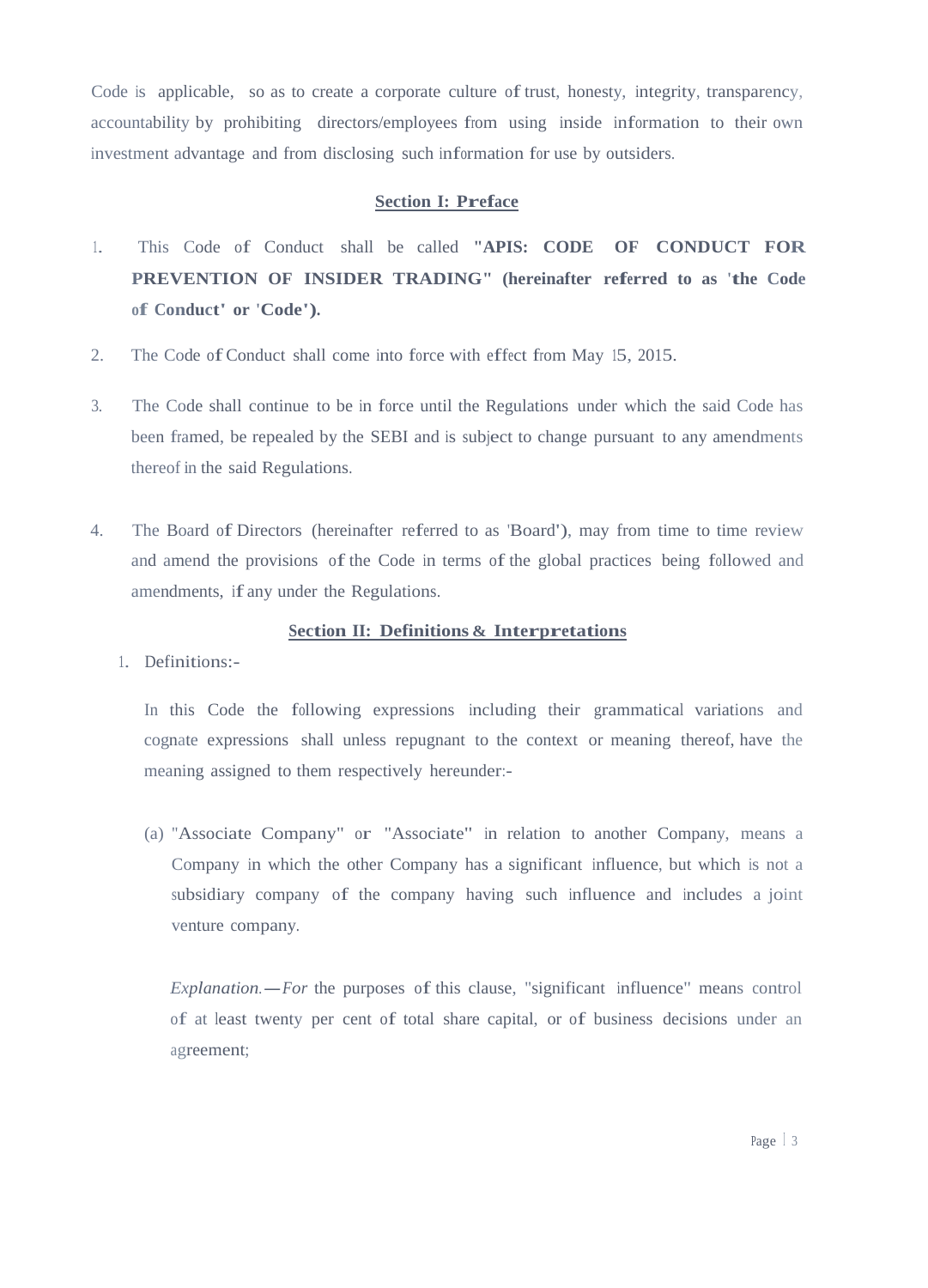- (b) "Company" means APIS India Limited, a company incorporated under the Companies Act, 1956 and having its registered office at 18/32, East Patel Nagar, New Delhi-110008 including its holding, subsidiary(ies) and associate( s) as the context may admit.
- (c) "Connected person"means-
	- (i) any person who is or has during the six months prior to the concerned act been associated with a company/ its holding company/ its subsidiary company/ its associate company, directly or indirectly, in any capacity including by reason of frequent communication with its officers or by being in any temporary/ permanent, fiduciary or employment relationship or by being <sup>a</sup> director, officer or an employee of the company or holds any position including a professional or business relationship between himself and the company whether temporary or permanent, that allows such person, directly or indirectly, access to an unpublished price sensitive information or is reasonably expected to allow such access; or
	- (ii) Any holding company or associate company or subsidiary company;
	- (iii) Without prejudice to the generality ofthe foregoing, the persons falling within the following categories shall be *deemed to be connected persons* unless the contrary is established, -
		- an immediate relative of connected persons specified in clause (i); or
		- an intermediary as specified in section 12 of the Act or an employee or director thereof; or
		- an investment company, trustee company, asset management company or an employee or director thereof; or
		- an official of <sup>a</sup> stock exchange or of clearing house or corporation; or
		- a member of board of trustees of a mutual fund or a member of the board of directors of the asset management company of a mutual fund or is an employee thereof; or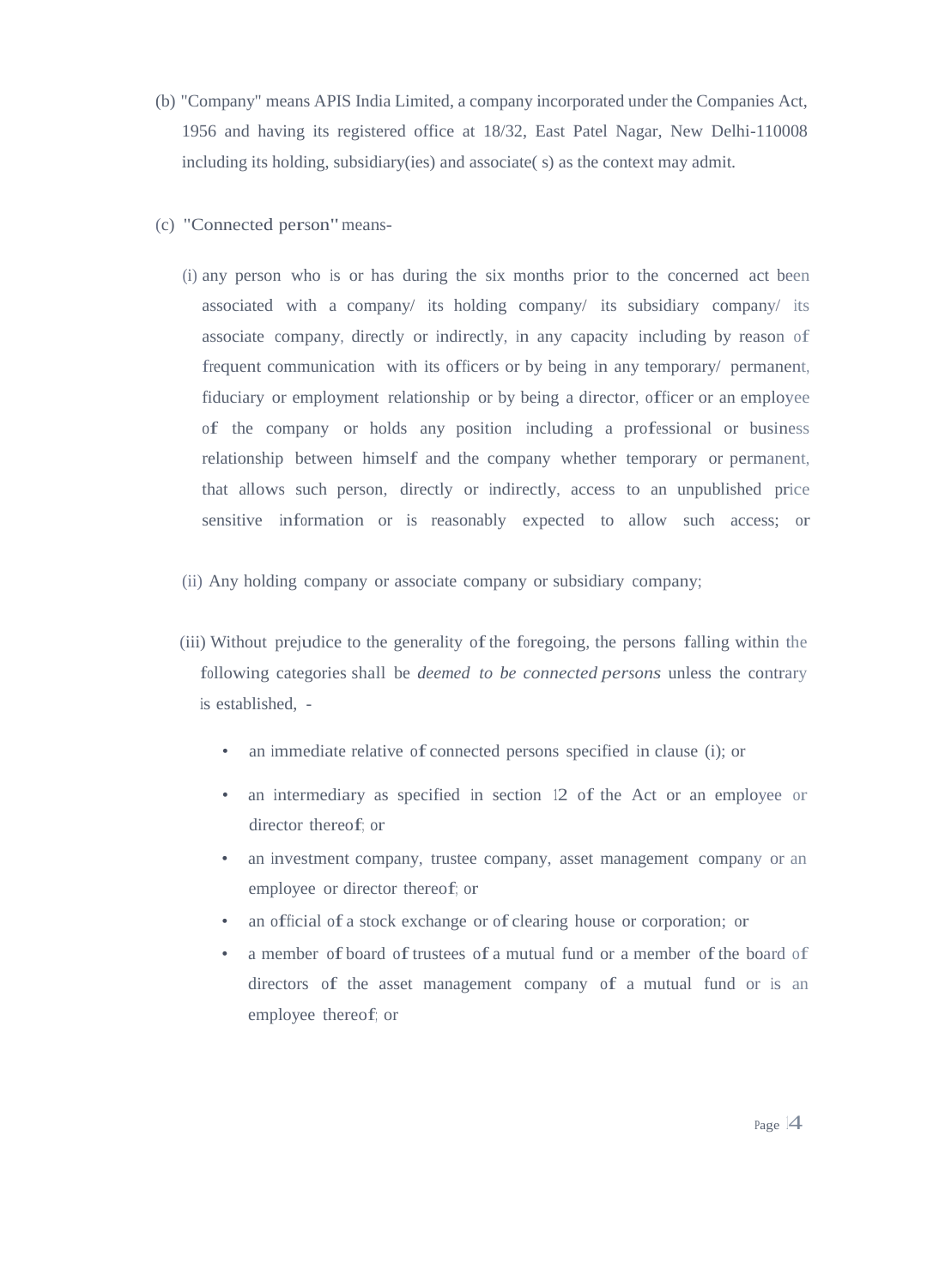- <sup>a</sup> member of the board of directors or an employee, of <sup>a</sup> public financial institution as defined in section 2 (72) of the Companies Act, 2013; or
- an official or an employee of <sup>a</sup> self-regulatory organization recognized or authorized by the Board; or
- a banker of the company; or
- a concern, firm, trust, Hindu undivided family, company or association of persons wherein <sup>a</sup> director of <sup>a</sup> company or his immediate relative or banker ofthe company, has more than ten per cent ofthe holding or interest; or
- Internal & External Auditors; or
- Contractual Employees; or
- Consultants: or
- Investor Associations; or
- Research Agencies; or
- Media Agencies associated with the Company; or
- Publication Houses
- **(d) "Compliance Officer"** means any senior officer duly authorized and designated so by the Board of Directors and who possesses financial knowledge and is capable of appreciating requirements for legal and regulatory compliance under applicable statues.
- (e) **"Consultants"** means any professional engaged by the Company, in the field of Accounts, Audit, Taxation, Legal etc. on a regular basis or on an assignment basis, by whatever name called, who is neither an Employee of the Company nor a Freelance Journalist.
- **(t) "Contractual Employees"** includes any person who is working for the Company but is not on the payrolls of the Company.
- (g) **"Designated Person" or "Designated Employee"** means:
	- (i) Promoters of the Company;
	- (ii) Board of Directors (hereinafter referred as "Board");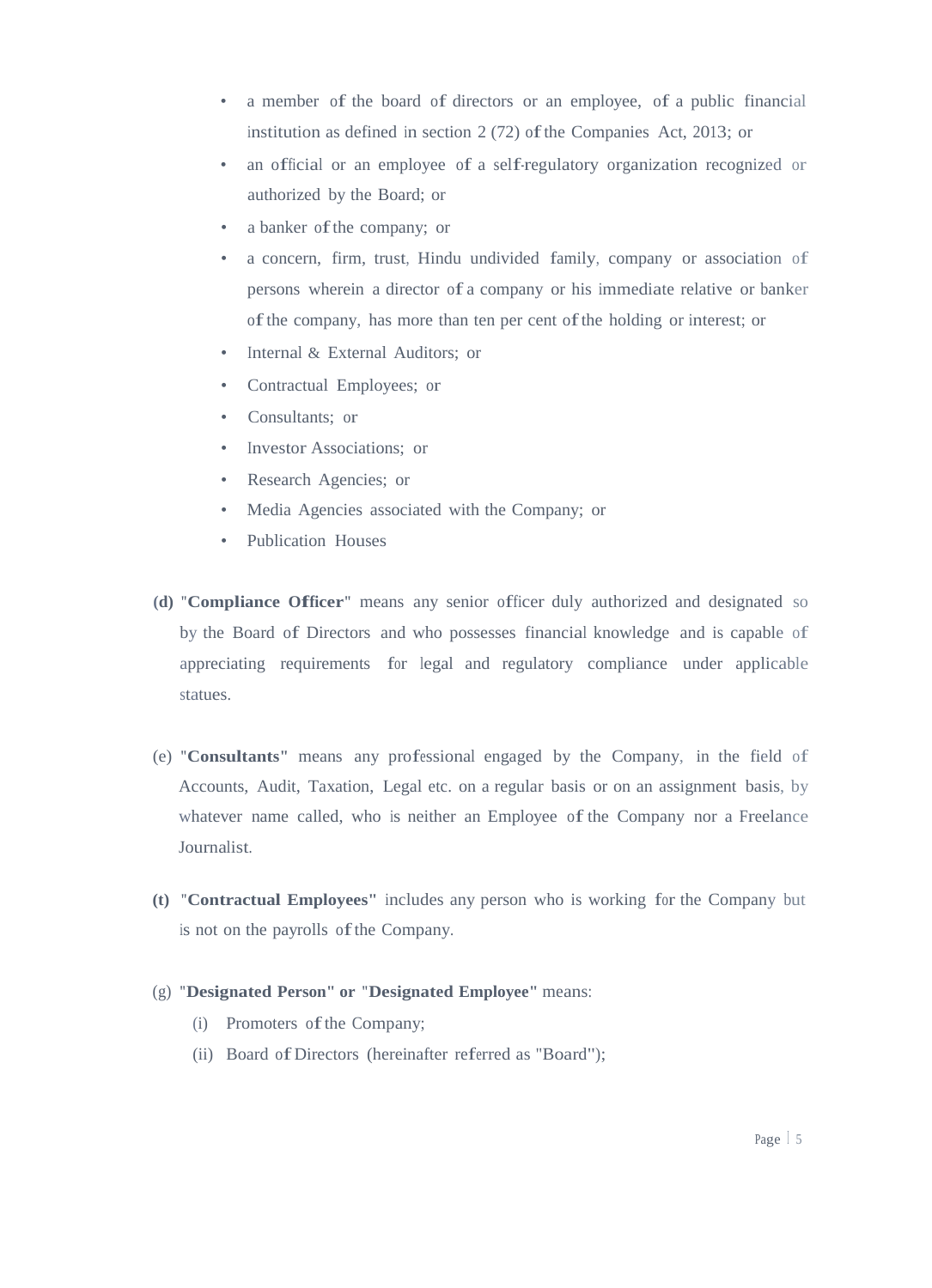- (iii) Key Managerial Personnel;
- (iv) Employees up to 2 levels below the Board;
- (v) Employees of the Corporate Financial Services Department and Corporate Legal  $&$  Secretarial Services Department of the Company irrespective of their grade level.
- (h) "Employees" includes any person being in the bona fide permanent employment of the Company and/or its Subsidiaries/ Associates/ Holding companies, if any including apprentices, trainees etc.
- (i) "Generally available information" means information that is accessible to the public on a non-discriminatory basis;
- U) "Holding Company" (including ultimate Holding Company) in relation to one or more other Companies, means <sup>a</sup> Company of which such Companies are subsidiary companies;
- (k) "Immediate relative" or "Dependent" means a spouse of <sup>a</sup> person, and includes parent, sibling, and child of such person or of the spouse, any of whom is either dependent financially on such person, or consults such person in taking decisions relating to trading in securities;
- (1) "Insider" means any person who is: i) a connected person; or ii) in possession of or having access to unpublished price sensitive information;
- (m)"Promoter" shall have the same meaning as assigned to it under the SEBI(Issue of Capital and Disclosure Requirements) Regulations, 2009 or any modifications thereof;
- (n) "Securities" or "Shares" means Equity Share Capital ofthe Company;
- (o) "Subsidiary Company" or "Subsidiary", in relation to any other Company (that is to say the holding company), means a company in which the holding company: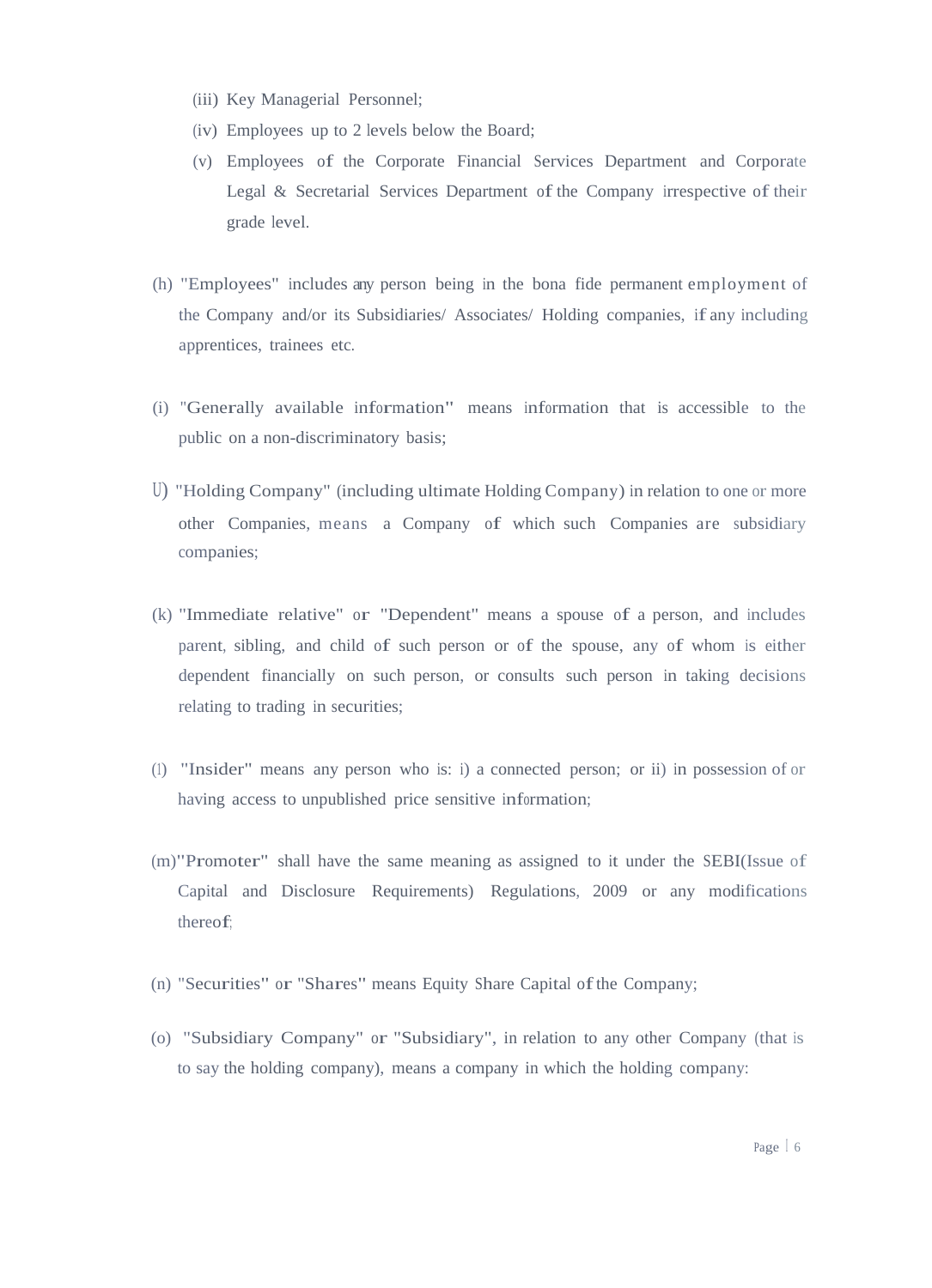- (i) Controls the composition ofthe Board ofDirectors; or
- (ii) Exercises or controls more than one-half of the total share capital either at its own or together with one or more of its subsidiary companies.
- (p) "Trading" means and includes subscribing, buying, selling, dealing, or agreeing to subscribe, buy, sell, deal in any securities, and "trade" shall be construed accordingly;
- (q) "Trading days" means the days on which the recognized stock exchanges are open for trading;
- (r) "Trading Plan" means <sup>a</sup> plan for dealing in securities of the Company for <sup>a</sup> period not less than 12 months by the persons who may be perpetually in possession of unpublished price sensitive information.
- (s) "Trading Window" means the period during which trading may be carried out in Company's Securities by Connected person;
- (t) "Unpublished Price Sensitive Information" means any information, relating to <sup>a</sup> company or its securities, directly or indirectly, that is not generally available which upon becoming generally available, is likely to materially affect the price of the securities and shall ordinarily including but not restricted to, information relating to the following:
	- financial results
	- dividends
	- change in capital structure
	- mergers, de-mergers, acquisitions, delisting's, disposals and expansion of business and such other transactions
	- changes in key managerial personnel
	- material events in accordance with the listing agreement
	- Any such other information which may affect the price of securities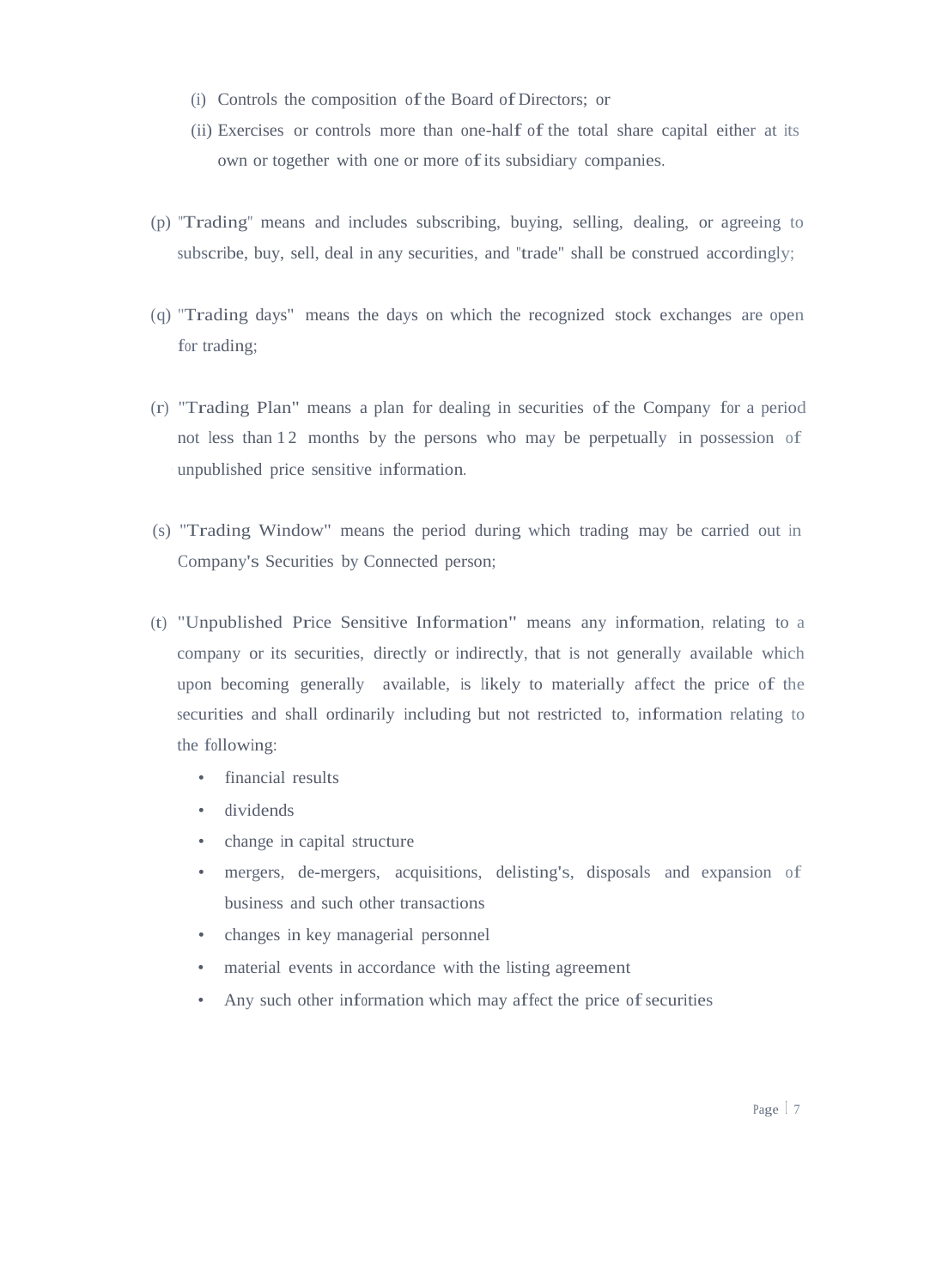## **2. Interpretation:**

In this document, unless the contrary intention appears:

- a) The singular includes the plural and vice versa;
- b) Any word or expression importing the masculine, feminine or neuter genders only, shall be taken to include all three genders.

## **Section III: Restriction on Communication and Trading by Insiders i.e. Preservation of "Price Sensitive Information"**

- a) All Connected and Deemed to be connected persons including Designated Persons ofthe Company shall not communicate, provide or allow access to any Unpublished Price Sensitive Information to any person except when such communication is in furtherance of legitimate purposes, performance of duties or discharge of legal obligations.
- b) Such persons shall also not pass such information to any person directly or indirectly by any means such as making a recommendation for the purchase or sale of securities etc.
- c) Unpublished Price Sensitive Information is to be communicated only on a "need to know" basis, i.e., Price Sensitive Information should be disclosed only to those who need such information to discharge their duties.
- d) All files, whether electronic or manual, containing confidential information shall be kept secure.
- e) All unpublished price sensitive information received by any Employee should be reported to the head of his/her department.

## **Section IV: Administration of Code by Compliance Officer**

a) The Company has appointed Company Secretary, as the Compliance Officer under this Code, who shall report to the Board.

b) The Compliance Officer shall be responsible for compliance of policies, procedures, monitoring adherence to the rules for the preservation of "Unpublished Price Sensitive Information", pre-clearing of 'designated employees' and their dependents' trades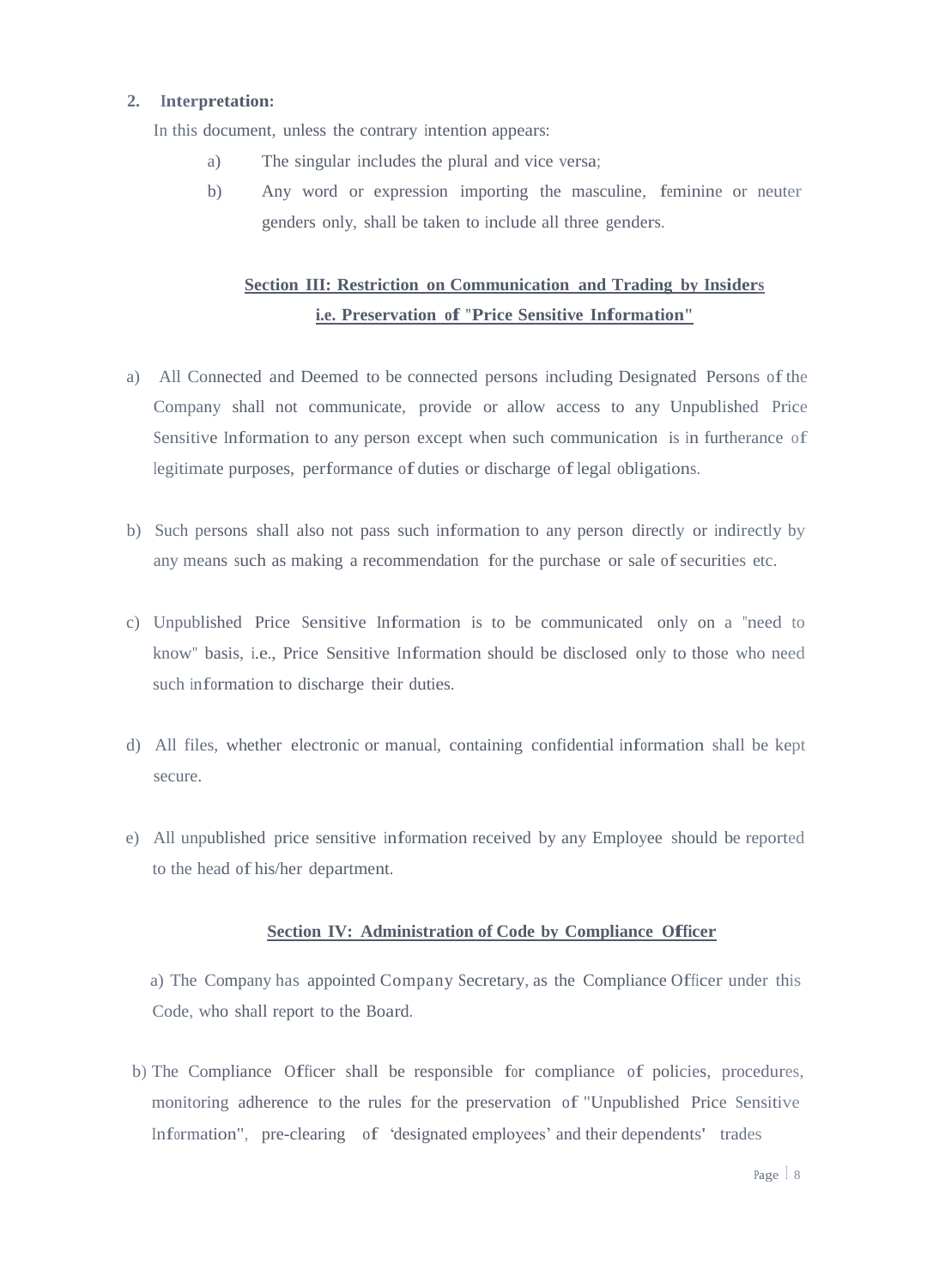(directly or through respective department heads as decided by the Company), monitoring of trades and implementation of the Code of Conduct under the overall supervision of the Board of Directors of the Company.

- c) The Compliance Officer shall maintain a record of the designated employees and any changes therein.
- d) The Compliance Officer shall assist all the Designated Employees' in addressing any clarifications regarding the Regulations and the Company's Code of Conduct.
- e) The Compliance Officer may in consultation with the Authorized Representative and shall as directed by the Board, specify period for closure of Trading Window from time to time and immediately make an announcement thereof. In this regard, Compliance Officer is required to ensure that the trading window shall not be re-opened earlier than forty-eight hours from the date of dissemination of information to the public.
- f) The Compliance Officer shall place report in respect of dealings in the securities by Designated Employees and deemed to be Connected Persons before the Chairman ofthe Board and Audit Committee on a quarterly basis.
- g) The Compliance Officer may formulate <sup>a</sup> Committee to ensure effective implementation, monitoring and compliance of the Code.
- h) The Compliance Officer shall maintain a proper record of the deemed connected persons and any changes therein.
- i) The Compliance Officer shall obtain requisite declarations from the connected and deemed to be connected persons to prevent the acts of insider trading.

## **Section V: Repealing Provision**

Upon coming into effect of this code, all the policies framed under the erstwhile provisions for Insider Trading shall stand redundant.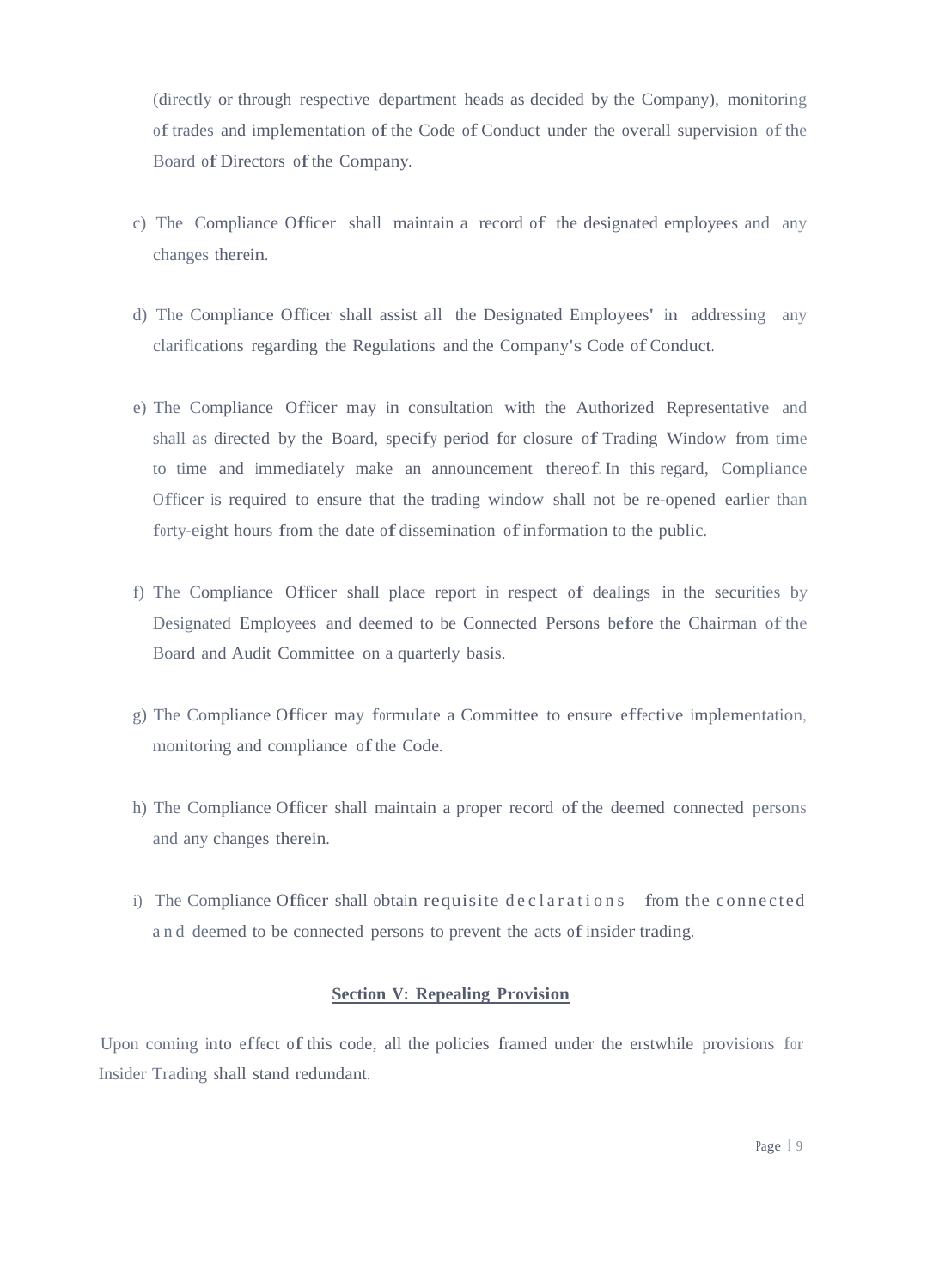## **Section VI: Applicability of Code**

The ambit of Code is broadly classified as follows:

**Part A** of the Code is applicable on the persons enumerated as below:

- (a) Promoters of the Company;
- (b) Directors of the Company;
- (c) Employees/ Designated Employees ofthe Company;
- (d) Ex-Employees ofthe Company who have been associated with the Company during six months prior to an act of Insider Trading;

**Part <sup>B</sup>** ofthe Code is applicable on **"deemed to be connected persons".**

## *PARTA OF CODE OF CONDUCT FOR PREVENTION OF INSIDER TRADING*

#### **1. Chinese Wall**

The Company shall adopt a Chinese wall policy to prevent the misuse of confidential information, which separates those areas of the Company which routinely have access to confidential information.

To implement the same, the following procedure shall be followed:

- a. All physical files containing confidential information shall be kept secure under lock and key in custody of officials designated by the Compliance Officer.
- b. All Computer files shall have adequate security of login and passwords. Files containing confidential information should be deleted/destroyed after its use, unless they are required for future purposes or as per law.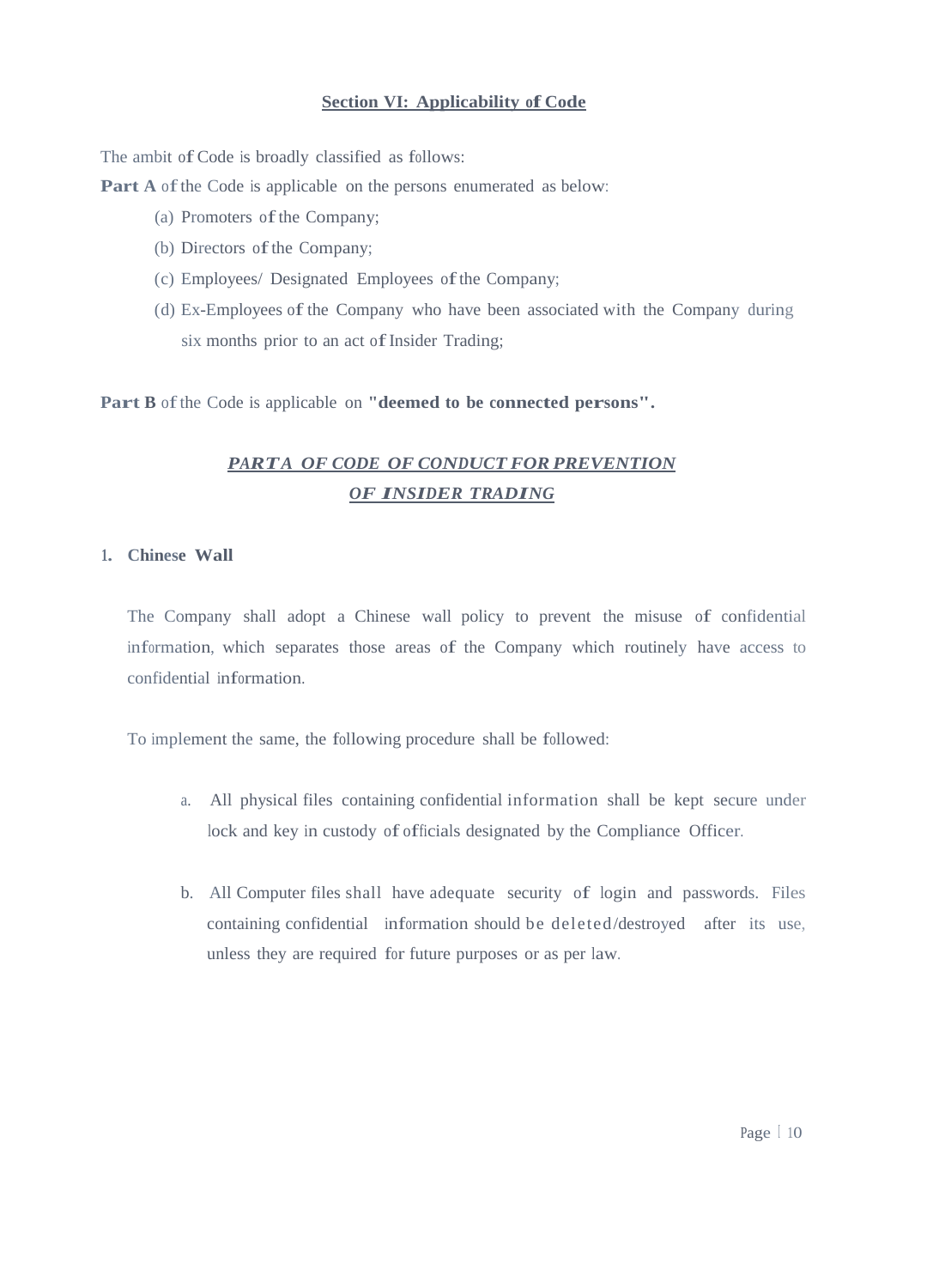## **2. Restrictions and Procedure while dealing In Company's Securities**

## 2.1. Trading Window:

All designated employees along with their immediate relatives and any other employee as the Board may deem fit shall conduct all their dealings in the Securities of the Company only in a Trading Window within the threshold limit prescribed hereunder and shall not deal in any transactions involving the purchase or sale of the Company's securities during the period when the Trading Window is closed.

- (i) The following restrictions being put forth on the Designated Employees (along with their immediate relatives) and any other employee as the Board may deem fit:
	- a. The Company has designated a 'Trading Window' period being **the period during which transactions in the shares of the Company can be effected** by the said Designated Employees· (hereinafter referred to as 'Trading Window') for trading in the Company's securities:
	- b. The TRADING WINDOW shall remain closed from the date of notice given to Stock Exchanges for convening the meeting of the Board of Directors of the Company to consider:
		- Declaration of Financial results (quarterly and annual);
		- Declaration of dividends (interim and final);
		- Issue of securities by way of public/right/ bonus etc.
		- Any major expansion plans or execution of new projects;
		- Amalgamation, mergers, takeovers and buy-back;
		- Disposal of whole or substantially whole of the undertaking;
		- Any changes in policies, plans or operations of the Company,
		- Acquisition, De-merger, Restructuring, scheme of arrangement, spin- off of divisions etc.
		- Consolidation/ splining of shares;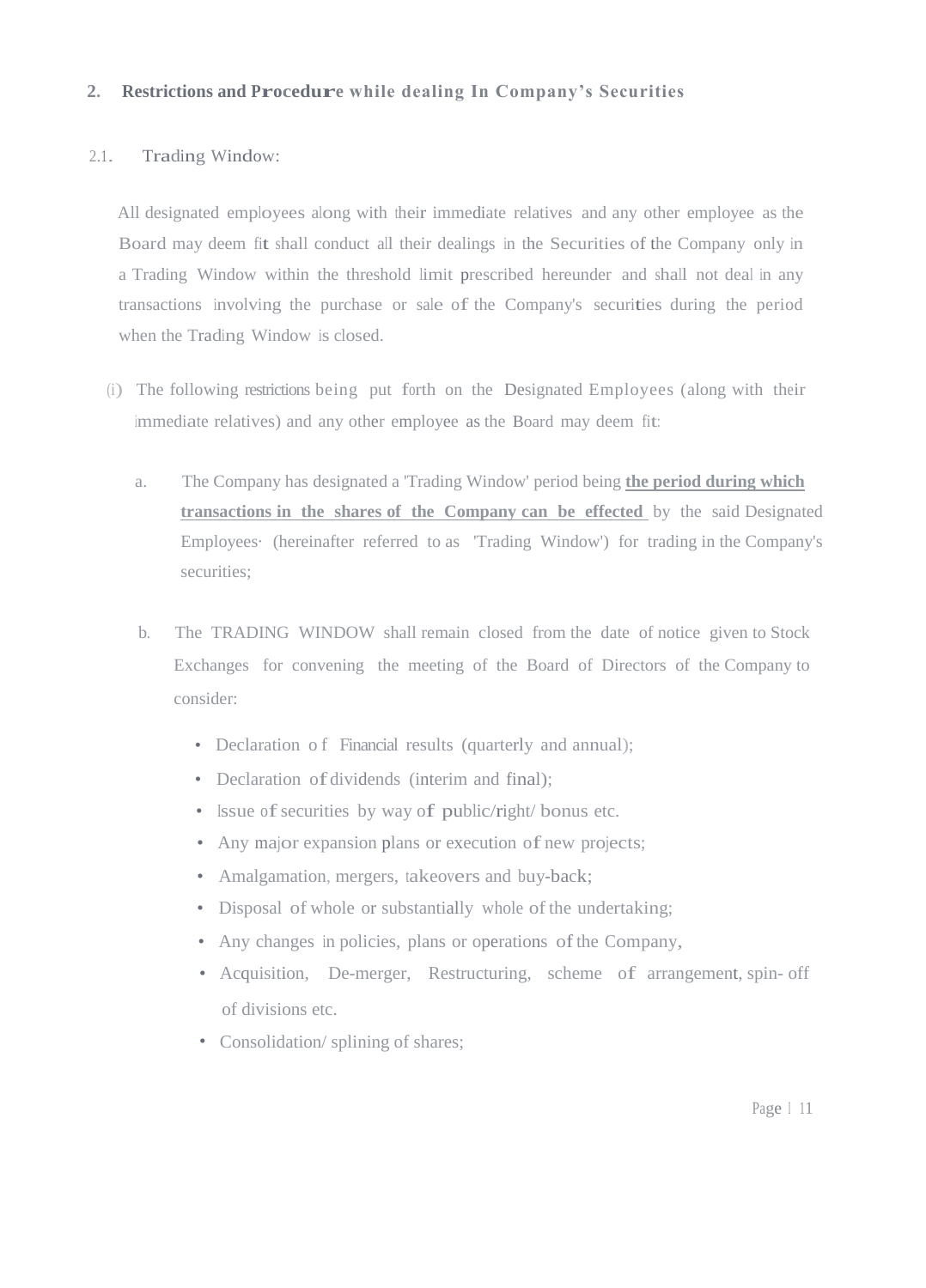- Voluntary de-listing of shares by the company;
- Forfeiture of shares:
- ADR/GDR or any other class of securities to be issued abroad; &
- Cancellation of dividend/right etc.
- c. The **TRADING WINDOW** shall not be **opened earlier than 48 hours** after the dissemination of information (as referred to in Clause  $(b)$ ) to the public.
- d. Subscription of shares from the primary market shall be allowed during closure of Trading Window subject to receipt of clearance from the Compliance Officer. However, sale of shares, so acquired shall not be allowed when trading window is closed.

## *2.2. Notional Trading Window:*

To ensure that no fraudulent dealing in securities takes place, the Notional Trading Window may be created from time to time.

 *"Notional Trading Window"* means a temporary restriction on the trading by the designated persons and any other person as the Compliance Officer deems fit in consultation with the Board, during the period when the discussions pertaining to policy decisions/ any proposed corporate action are being made within the Company but formal decision for the same is yet to be taken.

 Notional Trading Window may generally take place prior to the communication of following special events to the public:

• Acquisition, de-merger, restructuring, scheme of arrangement, spin-off of divisions etc;

Page 12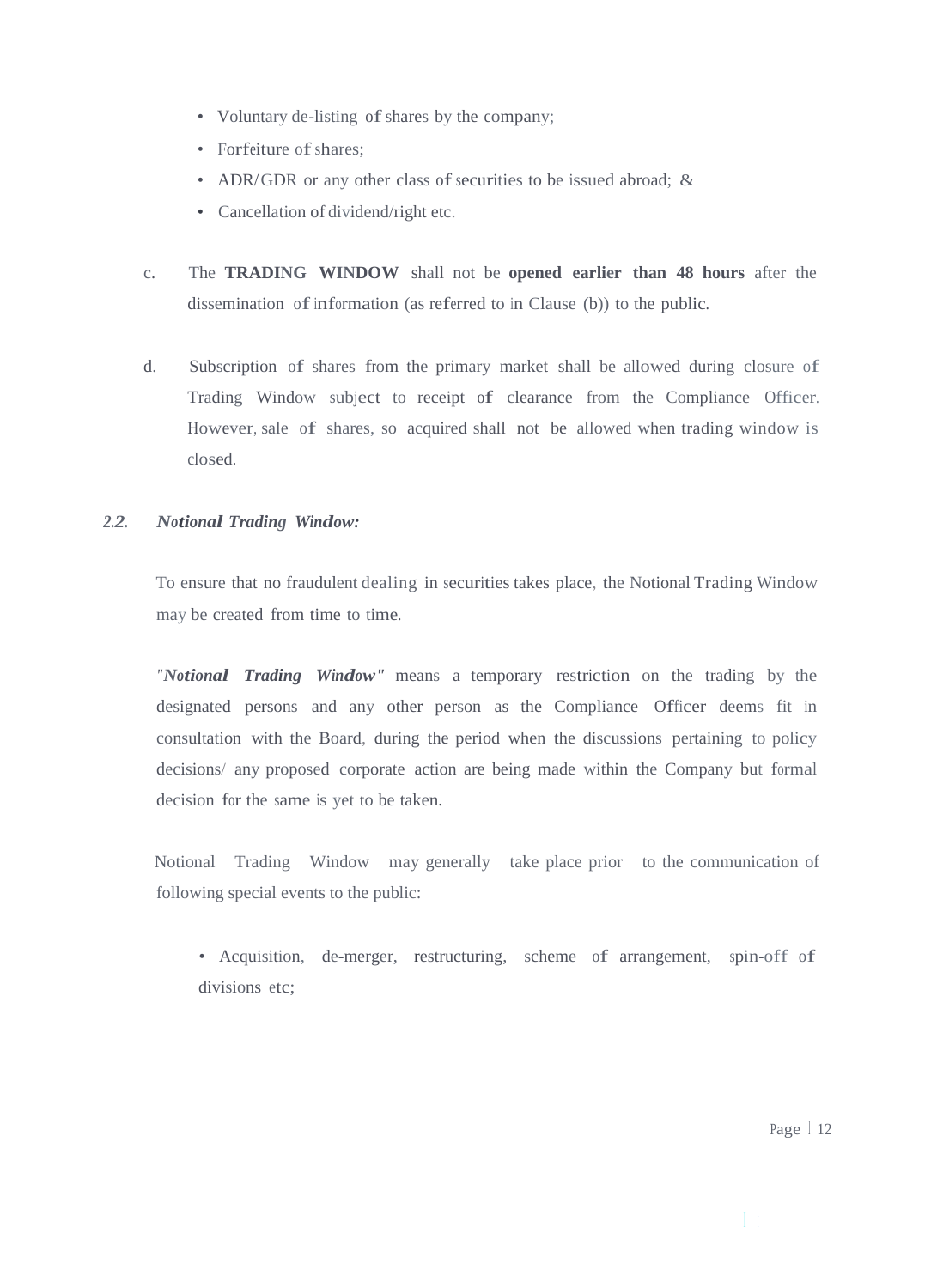- Consolidation/splitting of shares;
- Voluntary de-listing of shares by the company;
- Forfeiture of shares:
- ADR *I* GDR or any other class of securities to be issued abroad;
- Declaration of dividends (interim and final);
- Issue of securities by way of public/rights/bonus etc;
- Any major expansion plans or execution of new projects;
- Amalgamation, mergers, takeovers and buy-back;
- Any other event as may be deemed fit by the Compliance Officer.

#### **2.3. Procedure for obtaining Pre clearance for dealing in the securities ofthe Company**

Any Employees/Directors/Promoters who intend to deal in the securities of the Company, to the tune of 55,000 shares or where the transaction value ofthe Securities intend to be Traded exceeds Rs. 10,00,000/- (Rupees Ten Lacs) (market Value) whichever is less, shall get their proposed transactions pre-cleared as per the pre-clearance procedure as mentioned below:

- a. For pre-clearance of trade, an application in the **prescribed form** shall be made to the Compliance Officer by the concerned person indicating the estimated value that such person or their Dependents intends to deal in, details of depository and such other information as may be prescribed by the Company **(Annexure-A);**
- b. On receipt of such request, the Compliance Officer shall obtain an undertaking as prescribed in **Annexure-B,** from such person, as follows:
	- i. That the concerned person does not have any access or has not received "Price Sensitive Information" up to the time of signing of undertaking;
	- ii. That in case the concerned person has access to or receives Price Sensitive Information" after the signing of the undertaking but before the execution of transaction, he/she shall inform the Compliance Officer of the change in his position and he/she would completely refrain from dealing in the securities of the Company.; and
	- iii. That he/she has made a full and true disclosure in the matter.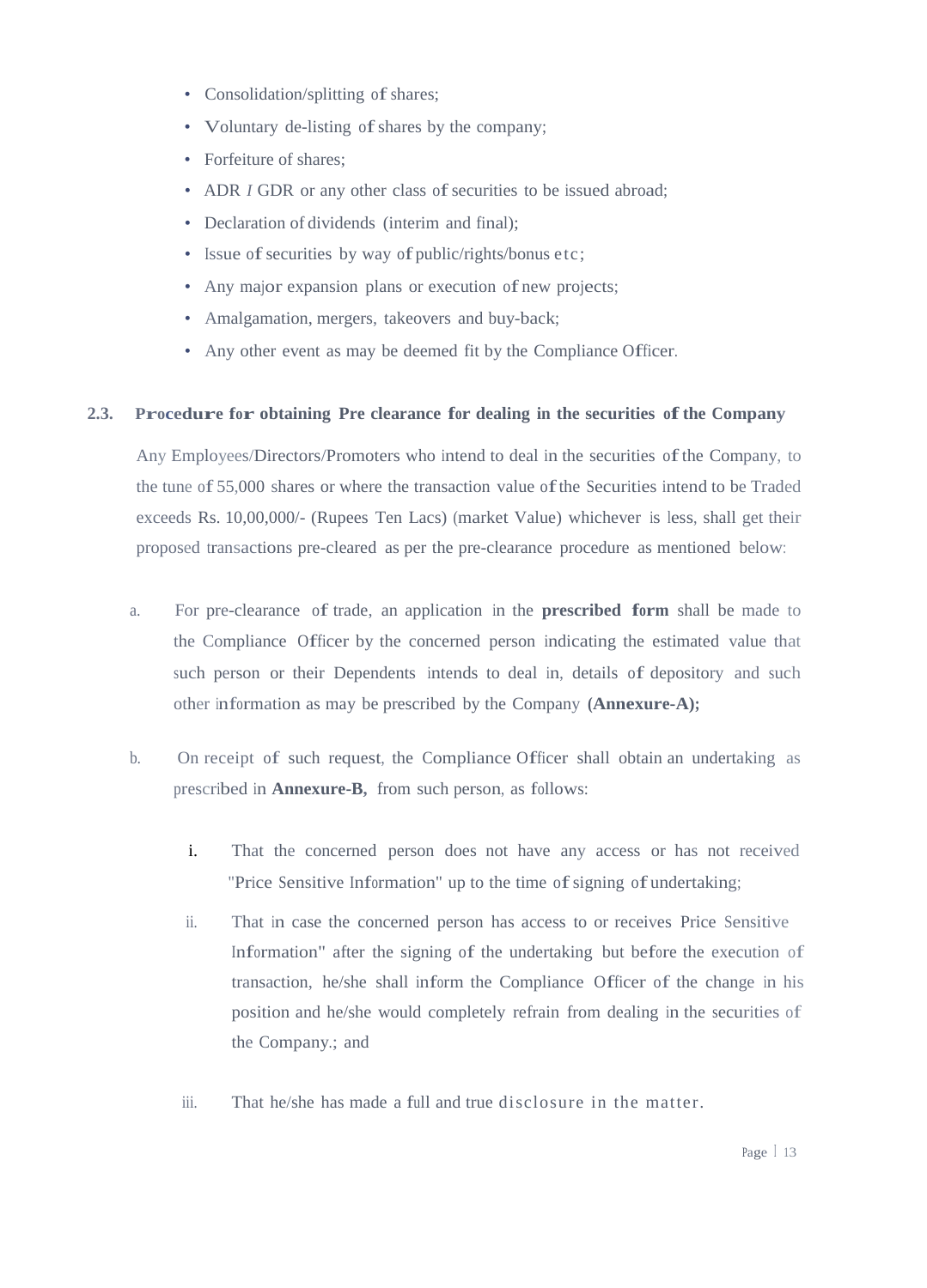## c. **Validity of Pre-clearance period**

Such persons shall execute their orders in respect of securities of the Company within 7 trading days after the approval of pre-clearance is given. The date on which the order is executed shall be intimated forthwith to the Compliance Officer in the prescribed format **(Annexure-C).** If the order is not executed within 7 trading days after the approval of pre-clearance is given, he/she must get the transaction pre cleared again.

## 3. **Trading Plan**

## 3.1. **Importance of Trading Plan:**

- a. All Designated Persons and any other persons as the Board may deems fit in terms of the Regulations, that may perpetually be in possession of Unpublished Price Sensitive information, may formulate a Trading Plan ('TP') and the same is required to be approved by the Compliance Officer after reviewing the said plan in terms of the regulations;
- b. By virtue of the pre-planned trading plan, an insider can plan for trades to be executed by him/ her in future.
- c. By doing so, the possession of unpublished price sensitive information when <sup>a</sup> trade under <sup>a</sup> trading plan is actually executed would not prohibit the execution of such trades that he had pre-decided even before the unpublished price sensitive information came into being.
- d. Further, no pre-clearance would be required for dealing in the securities of the Company once the Trading Plan gets approved.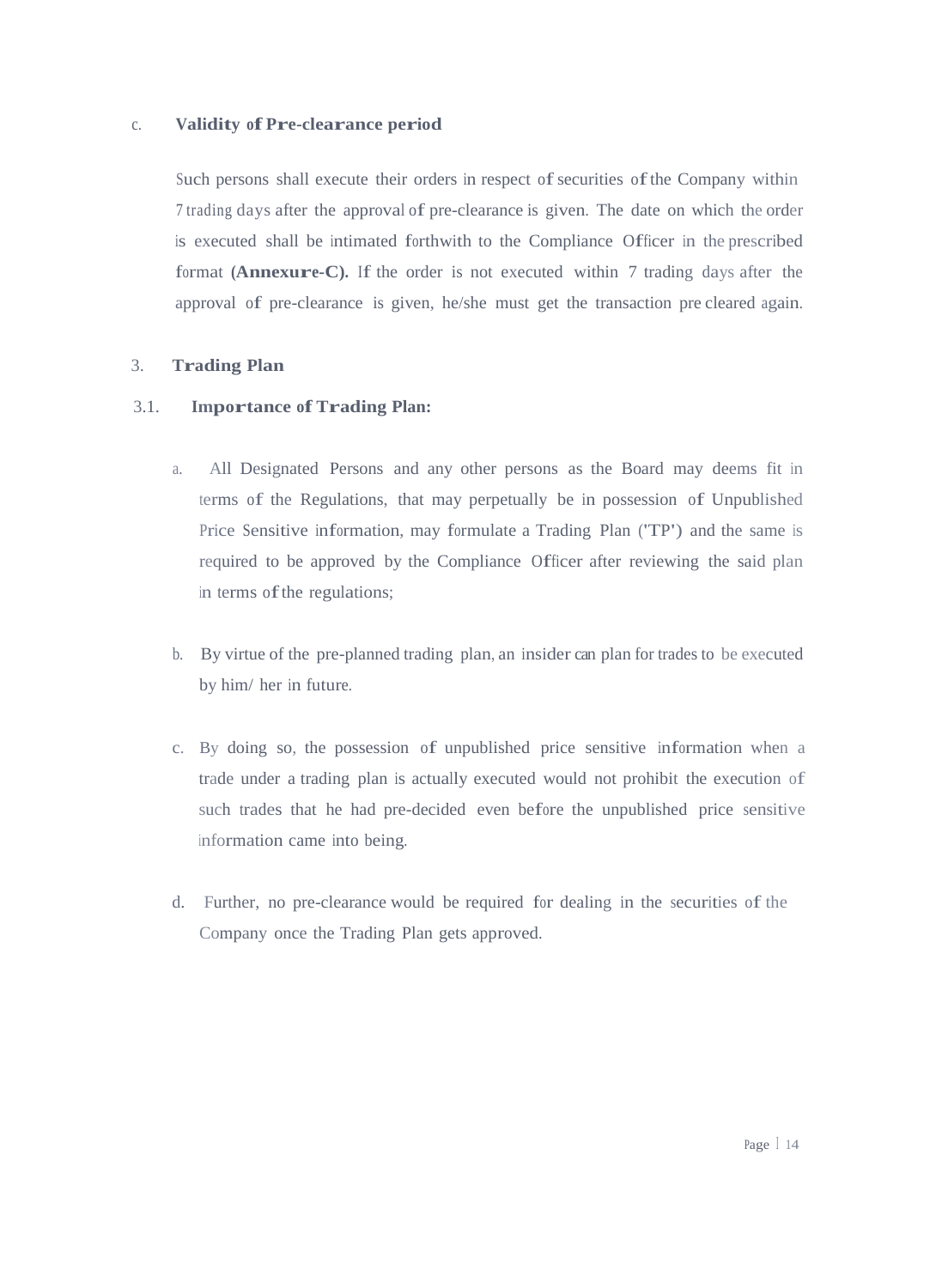- a. **Effective date for commencement of Trading Plan:** Any trading (as per the trading plan) shall only be executed on expiry of six months from the date of public disclosure of the said plan. For instance, if any designated employee submits its trading plan on May 30 which gets approved and publicly circulated on June 20 then such designated employee can commence trading under the said plan only upon expiry of six months from June 20 i.e. trading can be initiated with effect from December 21.
- <sup>b</sup>**. Prohibited Period under Trading Plan**: Trading, as per the Trading plan, shall not take place between  $20<sup>th</sup>$  trading days prior to the last day of any financial period for which the results are required to be announced by the Company and 2 trading days after the disclosure of such financial results. For instance, in respect of financial period ending on March 31-, 2015, the prohibited period is from 02"d March, 2015 (being 20th day prior to the last day the financial period) to 02"d June, 2015 (being 2 trading days after the disclosure of such financial results), presuming  $30<sup>th</sup>$  May, 2015 is the date of disclosure of financial results.
- c. **Tenure of Trading Plan:** Insider can give one trading plan at <sup>a</sup> time and the same should not be for less than 12 months and there cannot be any overlapping of trading plans.
- <sup>d</sup>**. Disclosures to be made under the Trading Plan:** Any Trading Plan should set out either the value of trades or the number of securities to be traded, along with specific dates and time intervals.
- <sup>e</sup>**. Liability on the Insider:** Trading on the basis of such <sup>a</sup> trading plan shall not lead to market a buse. If any manipulative activity is detected, it would be open to initiate proceedings for alleged breach of SEBI (Prohibition of Fraudulent and Unfair Trade Practices Relating to the Securities market) Regulations, 2003.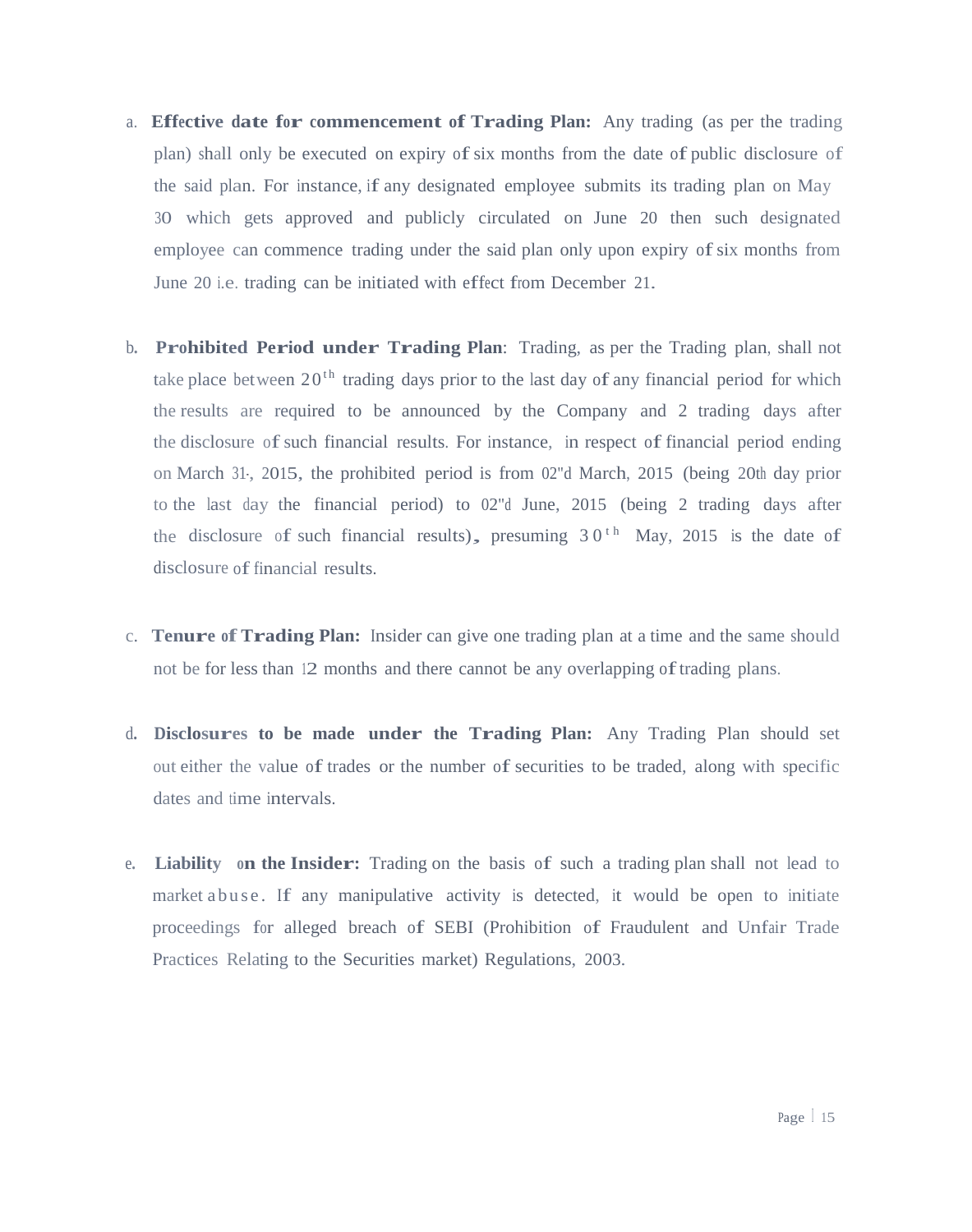## *3.3. Approval ofTrading Plan:*

- a. The Designated Persons shall present the Trading Plan to the Compliance Officer for approval and public disclosure, pursuant to which trades may be carried out on his behalf in accordance with such plan.
- b. The Compliance Officer shall review the Trading Plan.
- c. The Compliance officer shall within 15 days from the date of receipt of trading plan, assess the trading plan to ensure that it is not in violation ofthe said regulations.
- d. For doing so, the Compliance Officer may seek requisite Declarations from the concerned Designated Persons.

## *3.4. Notification to Stock Exchange(s):*

The Compliance Officer shall notify the particulars of the Trading Plan to the Stock Exchange(s) where its securities are listed for public disclosure.

## *3.5. Execution ofTrading Plan:*

- a. The trading plan once approved shall be irrevocable and the Insider shall mandatorily have to implement the plan without any deviation.
- b. The commencement of the trading plan shall be deferred if any unpublished price sensitive information in possession of the insider at the time of formulation of the plan has not become generally available.
- c. The Insider shall furnish the details of the transactions undertaken in terms of the plan to the compliance officer within 2 trading days from the date of execution as per the format prescribed in Annexure-D.

## 4. **Holding Period of the securities**

All Designated Persons/Non-Executive Directors (including Independent Directors) who buy or sell any number of shares of the Company shall not enter into an opposite transaction i.e. sell or buy, as the case may be, any number of shares during the next six months following the prior transaction. For instance, if any designated person has subscribed to Rights Issue of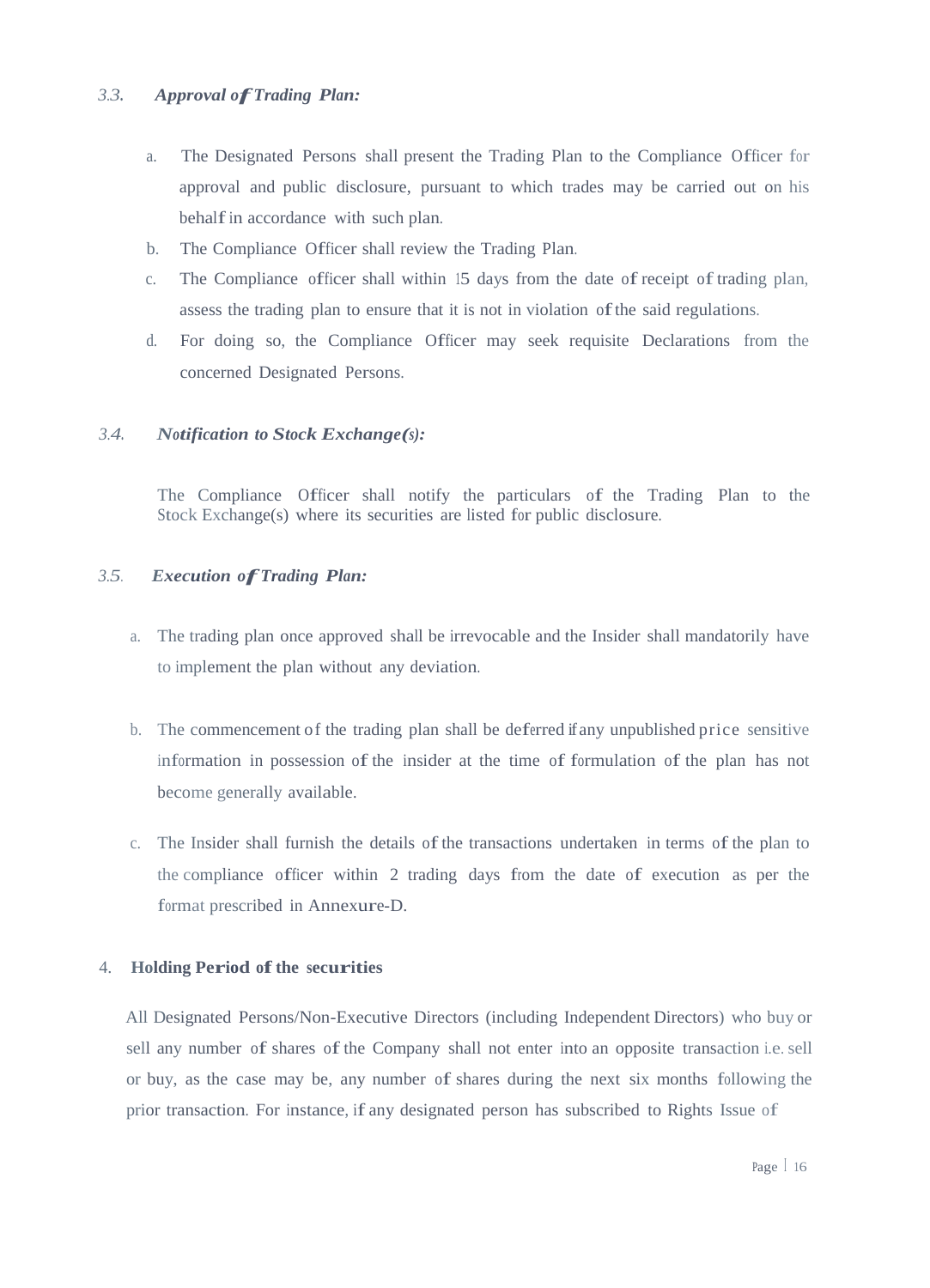the Company then he is ineligible to sell its entire holding (pre-preferential plus shares subscribed under preferential issue) for <sup>a</sup> period of 6 months from the date of acquisition.

In case, the sale of securities is necessitated by personal emergency, the Compliance Officer may waive the holding period after recording in writing the reasons for the same. An application in this regard shall be made to the Compliance Officer.

## **5. Reporting and Disclosure Requirements**

## **5.1. Disclosure by the Internal Employees:**

- **i.** Every Promoter, Key managerial personnel and Director shall provide the disclosure of his holding of securities of the company within 30 days of the implementation of these regulations to the Compliance officer (i.e. by 13th June, 2015) as per format prescribed in **Annexure-E.**
- 11. All Directors and/or Key Managerial Personnel/ Promoter or <sup>a</sup> part of Promoter Group of the Company shall disclose to the Company, the number of shares held by such person or his/her Dependents within seven days of him/her becoming a Director and/or Key Managerial Personnel/ Promoter or a part of Promoter Group as per the format prescribed in **Annexure-F.**
- in. In addition to persons specified at (i) & (ii) above, all other Employees/ new joinees shall also be providing the disclosure of their holdings of securities of the company within 30 days of the implementation of these regulations to the Compliance officer (i.e. by 13th June, 2015) or their appointment, as the case may be, as per format prescribed in **Annexure-E.**
- rv. Every Employee/ Promoter/ Director shall disclose within 2 trading days, to the Compliance officer if the number of securities being acquired or disposed of by them, whether in one transaction or in series of transactions over any calendar quarter, aggregates to <sup>a</sup> traded value in excess ofRs. 10 Lacs as per the format prescribed in **Annexure-G.**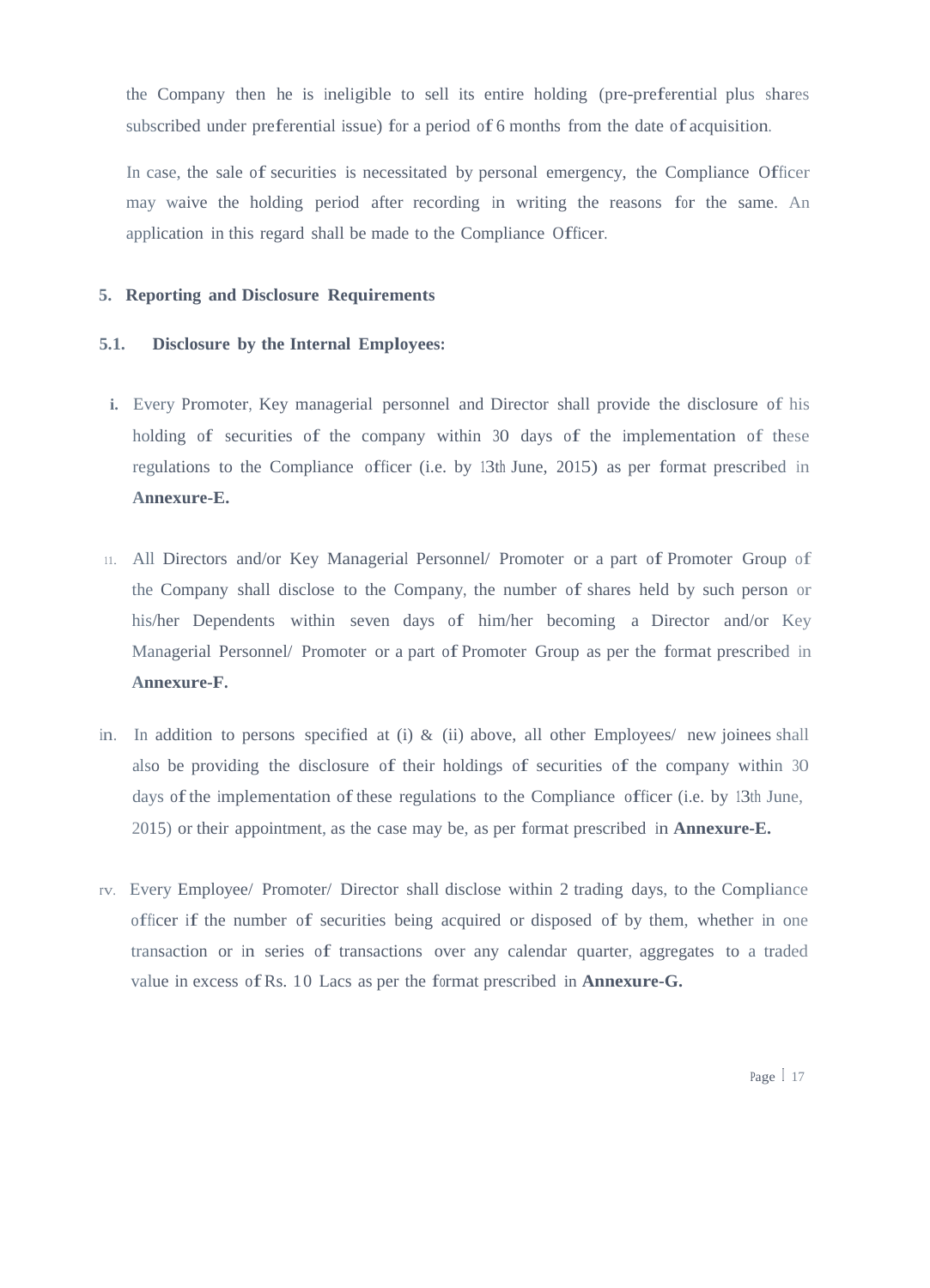## 5.2. **Disclosure by the Company to the Stock Exchange:**

Wherever mandated by the Regulations, the Compliance Officer within the mandated time frame shall disclose the information received to the Stock Exchanges in the format prescribed in **Annexure-G.**

## 6. **Confidentiality Agreement:**

All Employees (on behalf of self & their Immediate Relatives) would have to sign a confidentiality agreement undertaking an obligation to protect the confidentiality of information obtained by him/her while working with the Company. The obligation would continue for six months after the said Employee leaves the Company.

#### 7. **Penalty for Contravention ofthe code**

- 1. Any person who trades in securities or communicates any information for trading in securities in contravention of the Code of Conduct may be penalized by SEBI as they may deems fit and appropriate action would be taken.
- 2. Such persons who violate the Code of Conduct shall also be subject to disciplinary action by the Company, which may include wage freeze, suspension for future participation in employee stock option plan etc.
- 3. The action by the Company shall not preclude SEBI from taking any action in case of violation of SEBI (Prohibition of Insider Trading) Regulation, 2015.

## **PARTB: CODE OF CONDUCT FOR PREVENTION OF INSIDER TRADING BYDEEMED TO BE CONNECTED PERSONS**

Any person/entities getting associated with the company and falling within the ambit of the 'Deemed to be Connected Persons' are themselves required to make sure that their concerned employees/associates shall not execute any trading activity pertaining to the shares of the Company during the period they are in possession of Unpublished Price sensitive information and/or in contrary to the provisions of the said regulations.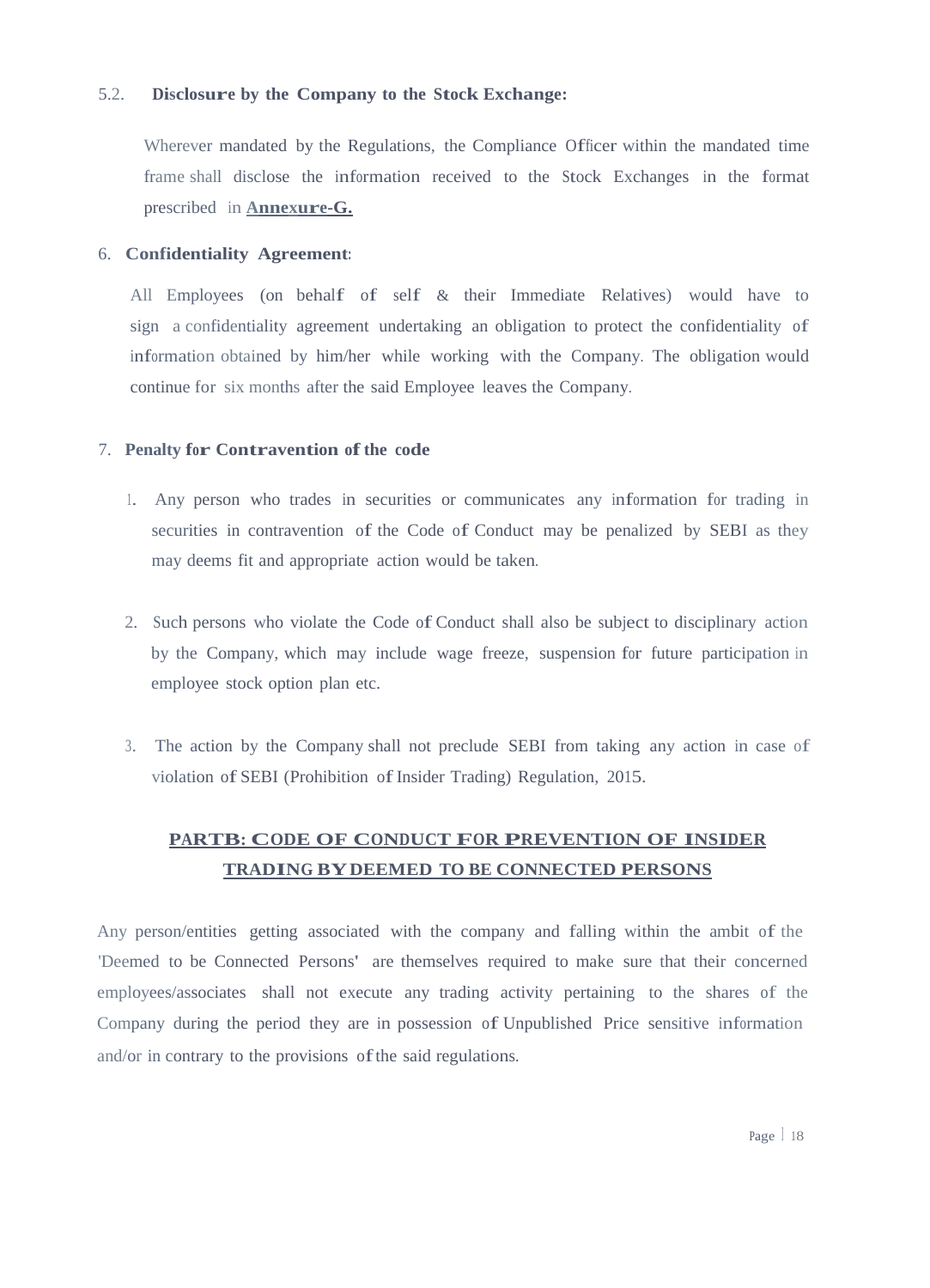#### 1. **Requirement to seek Declarations from the Deemed to be Connected Persons:**

## **1.1. Declaration from the Persons dealing in their Professional Capacity and having direct or indirect access to price sensitive information:**

- (a) For carrying day to day business operations, the Company appoints varied professionals (viz. Freelance Journalists, Contractual Employees, Legal Consultants, Internal and External Auditor, RTA, Merchant Banker, Trustee or other Intermediaries) who generally have access to the price sensitive information ofthe Company and any misuse of such information by them or their associates/employees would badly hamper the market sentiments. Therefore, it is required to be ensured that such information be carefully handled by such professionals/ agencies. Accordingly, the Compliance Officer shall obtain <sup>a</sup> declaration to this effect at the time of entering into an Agreement with the said Professionals.
- (b) Further, such Professionals/Agencies, who are in relationship with the Company, as on date this Code of Conduct coming into effect, have to sign the said Declaration and return the same to the Compliance Officer within a period of 30 days of the said effective date.
- 1.2. **Disclosure of information to the Investor Associations/ Publication Houses & persons/ Research Agencies and similar agencies (hereinafter referred as "Association" or "Agencies") who are not expected to be perpetually in possession of unpublished price sensitive information, but may have access to event based unpublished price sensitive information:**

The Compliance Officer or any other authorized representative of the Company shall take all necessary measures to ensure that unpublished price sensitive information is being disclosed to any such Agency, only on a "Need to know basis", to perform their legitimate duties.

(a) Whenever any such Agency will approach the Company for seeking financial or any price sensitive information, the Compliance Officer or any other authorized representative of the Company shall obtain a Declaration to the effect that such Association/Agency is seeking information for the sole purpose of educating investors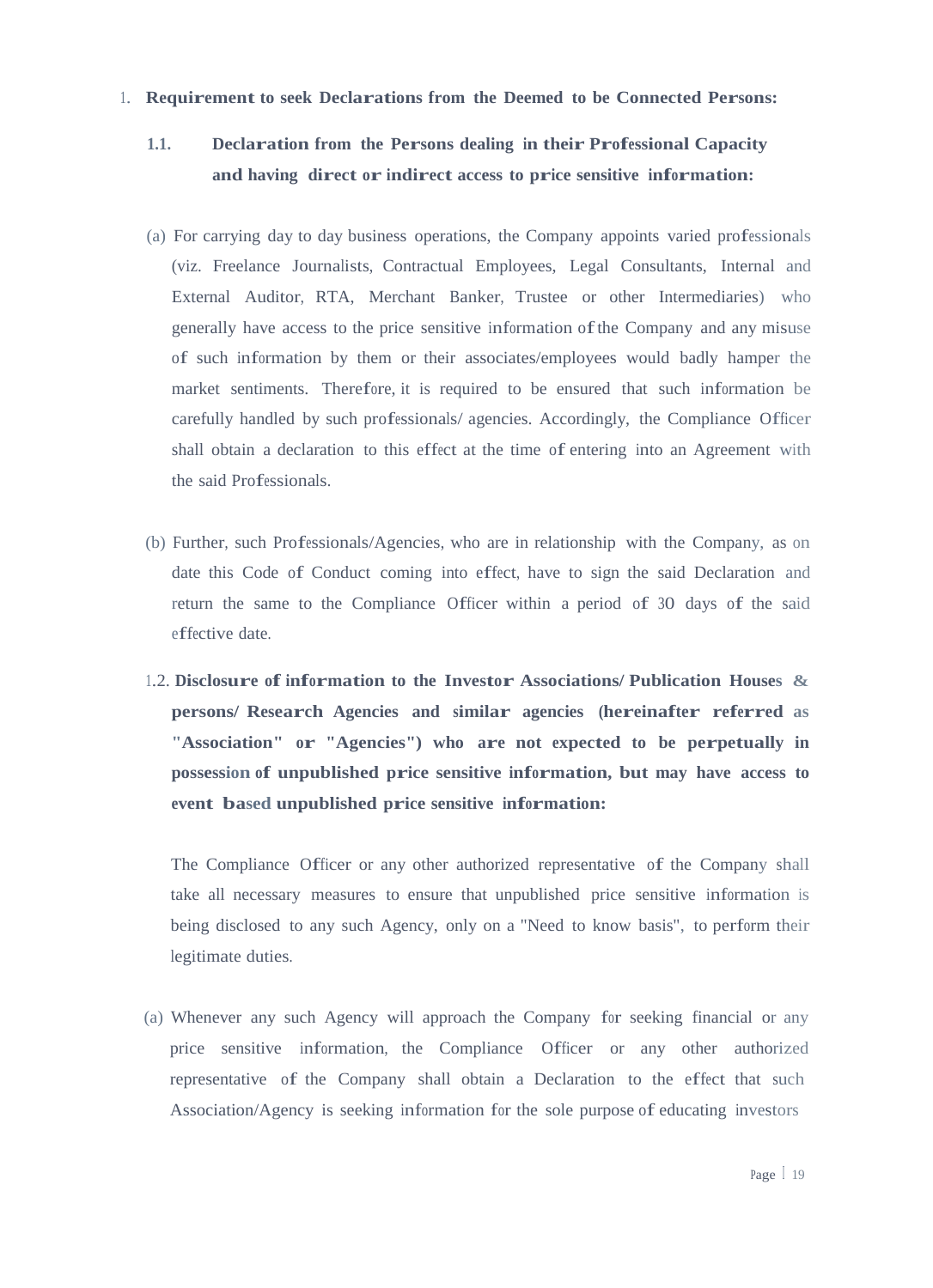and neither the said Association/Agency nor its Employees shall use the information for their personal gain.

(b) Further, such Agencies, who are in relationship with the Company, as on date this Code of Conduct coming into effect, have to sign the said Declaration and return the same to the Compliance Officer within <sup>a</sup> period of 30 days ofthe said effective date.

## 1.3. **Letter to the Stock Exchange to seek assurance for adhering of insider trading provisions by their officials:**

In the routine channel of business communication, for disseminating any information to the public at large and to comply with the Listing Agreement, the Company intimates the Stock Exchanges about the Price Sensitive Information. Since Stock Exchanges and their Employees fall within the ambit of Deemed to be connected persons, so to protect the interest of investors, the Compliance Officer shall dispatch a letter and e-mail the scan copy ofthe said letter to the Stock Exchange(s) where its securities are listed, informing them of the Effective Date of this Code of Conduct.

## 1.4. **Declaration from the Operational and Lender Banks who are directly or indirectly having access to price sensitive information:**

Since the Company shares a lot of financial information with the Banks for seeking Loans & Advances etc. Accordingly, a Declaration from the authorized representative of the Bankers is required to be obtained that such information will not be utilized in a manner that would impact the interest of varied stakeholders.

## 2. **Requirement to seek disclosures upon dealing in the securities ofthe Company:**

2.1. On acquiring 5% or more shares or shares aggregating to a traded value of Rs. 10 Lacs or more, whichever is lower, whether in one transaction or <sup>a</sup> series oftransactions over any calendar quarter, by Deemed to be Connected Persons and/ or their employees, the said deemed to be connected persons are required to give disclosure to the Company within 2 trading days from the date of reaching the above mentioned thresholds in the format prescribed in Annexure-H.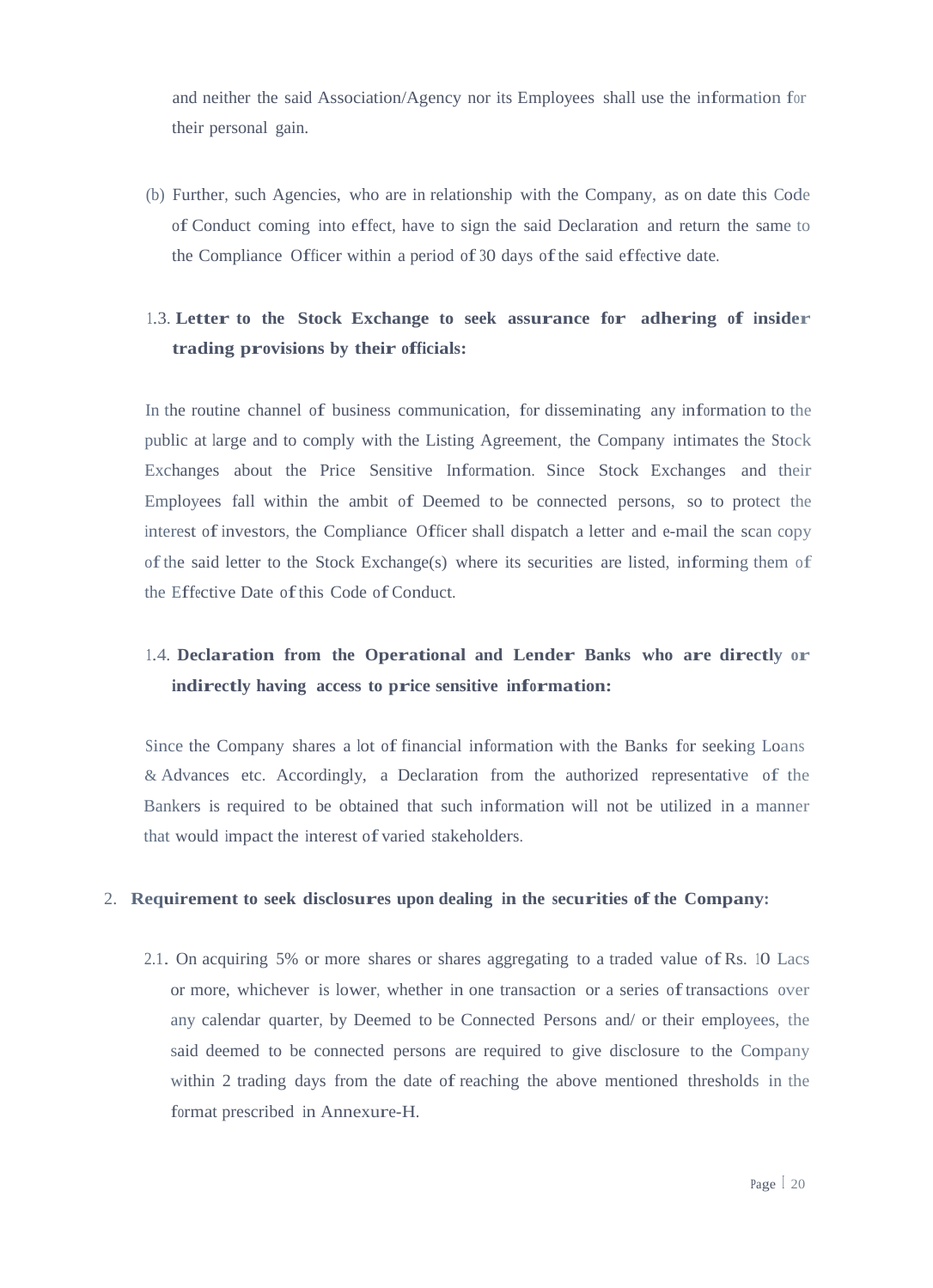2.2. Any Investment Company or Asset Management Company of the Mutual Fund who subscribes the shares of the Company shall also be required to give disclosure within 2 trading days from the date of receipt of intimation of acquisition of shares.

## **3. Penalty for Contravention of the code**

- 3.1.Any person who falls under the ambit of deemed to be connected persons, trades in the securities or communicates any information for trading in securities in contravention of the Code of Conduct may be penalized by SEBI as they may deems fit and appropriate action would be taken.
- 3.2.Persons falling under the ambit of deemed to be connected persons shall also be subject to disciplinary action by the Company upon violating the Code of Conduct.
- 3.3.The action by the Company shall not preclude SEBI from taking any action in case of violation of SEBI (Prohibition of Insider Trading) Regulation, 2015.

…………………………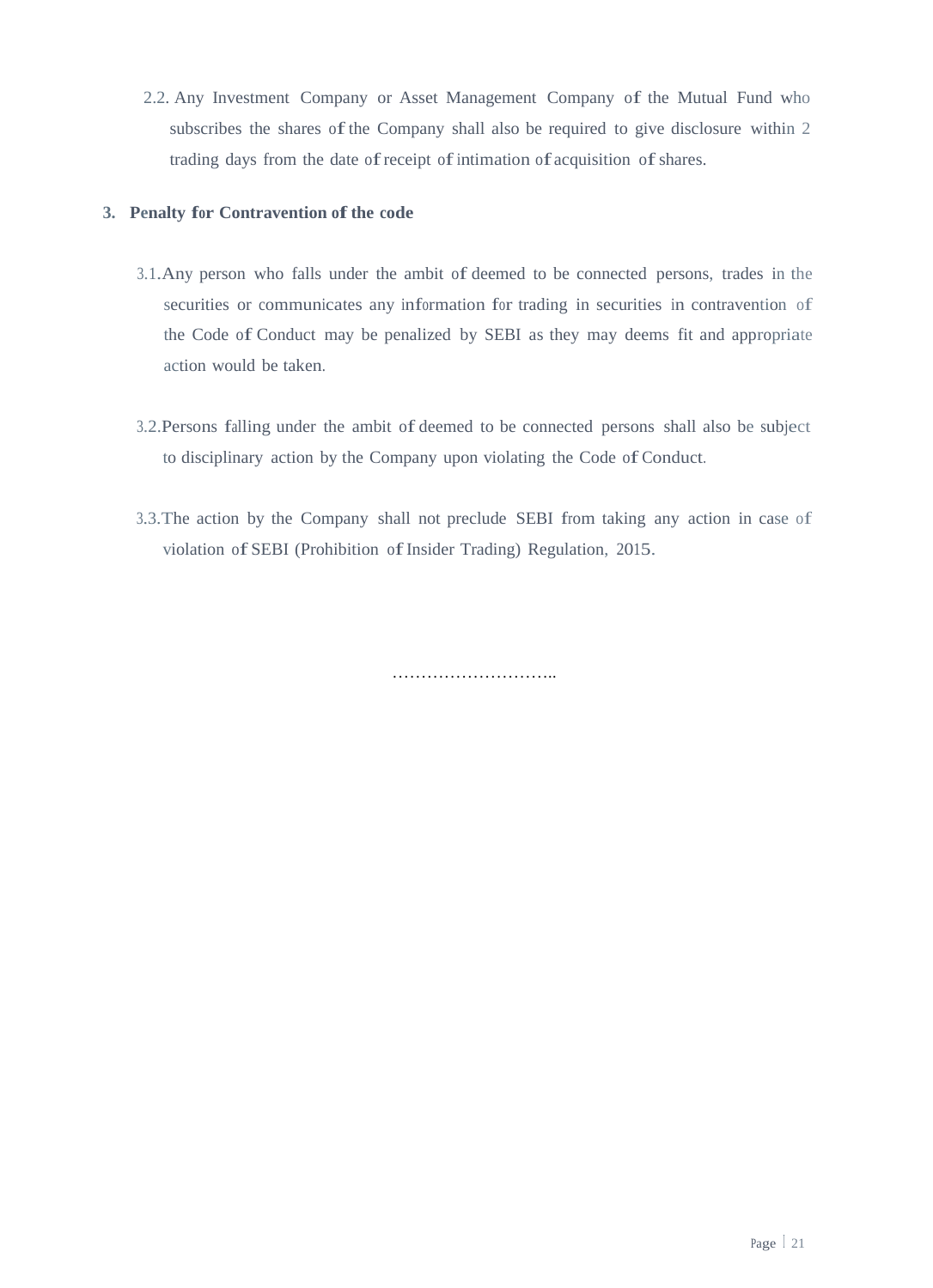## **APPLICATION FOR PRE-CLEARANCE FOR PURCHASE/SALE OF SECURITIES**

Date: The Compliance Officer, APIS India Limited 18/32, East Patel Nagar, New Delhi-110008

Dear Sir,

Sub: Application for Pre-clearance for purchase/sale of securities

Pursuant to the Company's Code of Conduct for Prevention of Insider Trading I seek approval for Purchase /Sale of securities of the Company as under:

 I propose of purchase/sell \_\_\_\_\_\_\_\_no. of securities of the Company, during the week ending seek your approval for buying/selling \_\_\_\_\_\_\_\_\_\_\_\_\_\_\_No of equity shares. The said shares will be brought/sold in the name of \_\_\_\_\_\_\_\_\_\_\_\_\_\_\_\_\_\_\_\_whose Depository Participant details and/or existing folio nos. are as follows

I. Details of Shareholding of Directors/Officers/Designated Employees Held In Their Own

| Name | No. of shares held | Name of the           | No. of shares to be |
|------|--------------------|-----------------------|---------------------|
|      | (with Folio/DP)    | transaction for which | deal                |
|      | ID/ClientID)       | approval is sought    |                     |
|      |                    |                       |                     |

## II. Details of Shares Held By Immediate Relatives

| Name | Relationship | No. of shares | Nature of       | No. of shares to |
|------|--------------|---------------|-----------------|------------------|
|      |              | held (with    | Transaction for | be deal          |
|      |              | Folio/DP      | which approval  |                  |
|      |              | ID/ClientID)  | is sought       |                  |

I agree to comply with rules enclosed with this Form and I hereby declare that I am seeking this clearance on the basis that I do not have any Price Sensitive Information which by definition means only information which relates directly or indirectly to the Company and which if published, is likely to materially affect the price of shares of the Company.

Enclosed please find undertaking as per format prescribed by you.

Signature: Designation: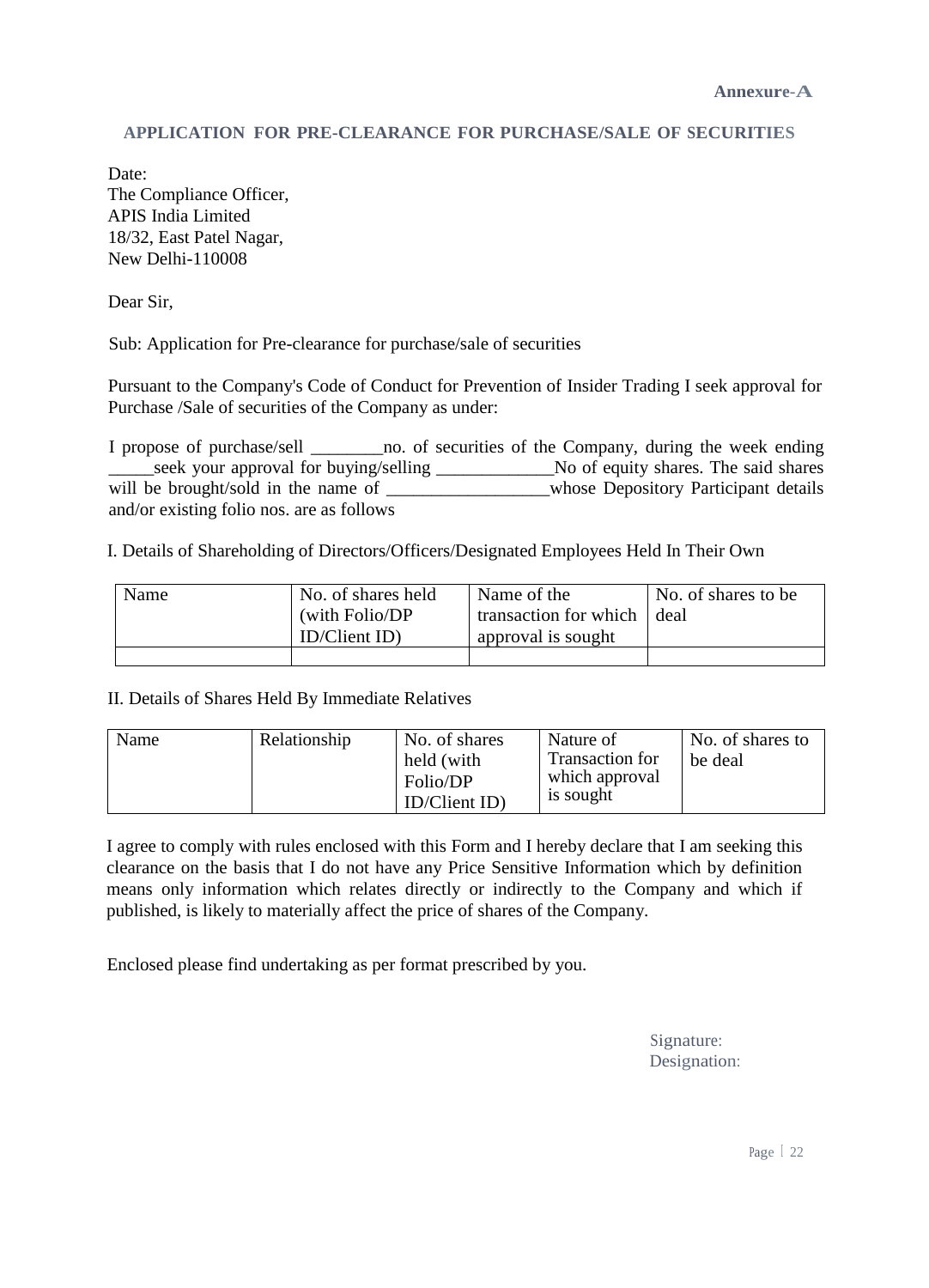## **RULES (Forming part of Annexure A)**

- 1. An Undertaking as per the enclosed format would have to be enclosed with the Application
- 2. After obtain the clearance the orders would have to be executed within one week and if the order is not executed within one week after the approval is given, you would have to get the transaction pre-cleared once again.
- 3. Shares thus acquired should be held for a minimum period of Six months in order to Considered as being held for investment purposes. However, the Compliance Officer is empowered to grant relaxation from application of this clause and such reasons shall be recorded in writing which shall not be in violation of the Regulations.
- 4. Any transaction with regard to the Company's shares above threshold limit of Rs. l 0,00,000 (Rupees Ten Lacs Only in face value should be communicated to the Company within 2 working days of the conclusion of the transaction.
- 5. Submission of Annual Statements as on the last day of the financial year of the Company which is presently  $31<sup>st</sup>$  March regarding all holding in the Company's shares alongwith particulars of immediate Relatives, within following 10 working days of the last day of the financial year.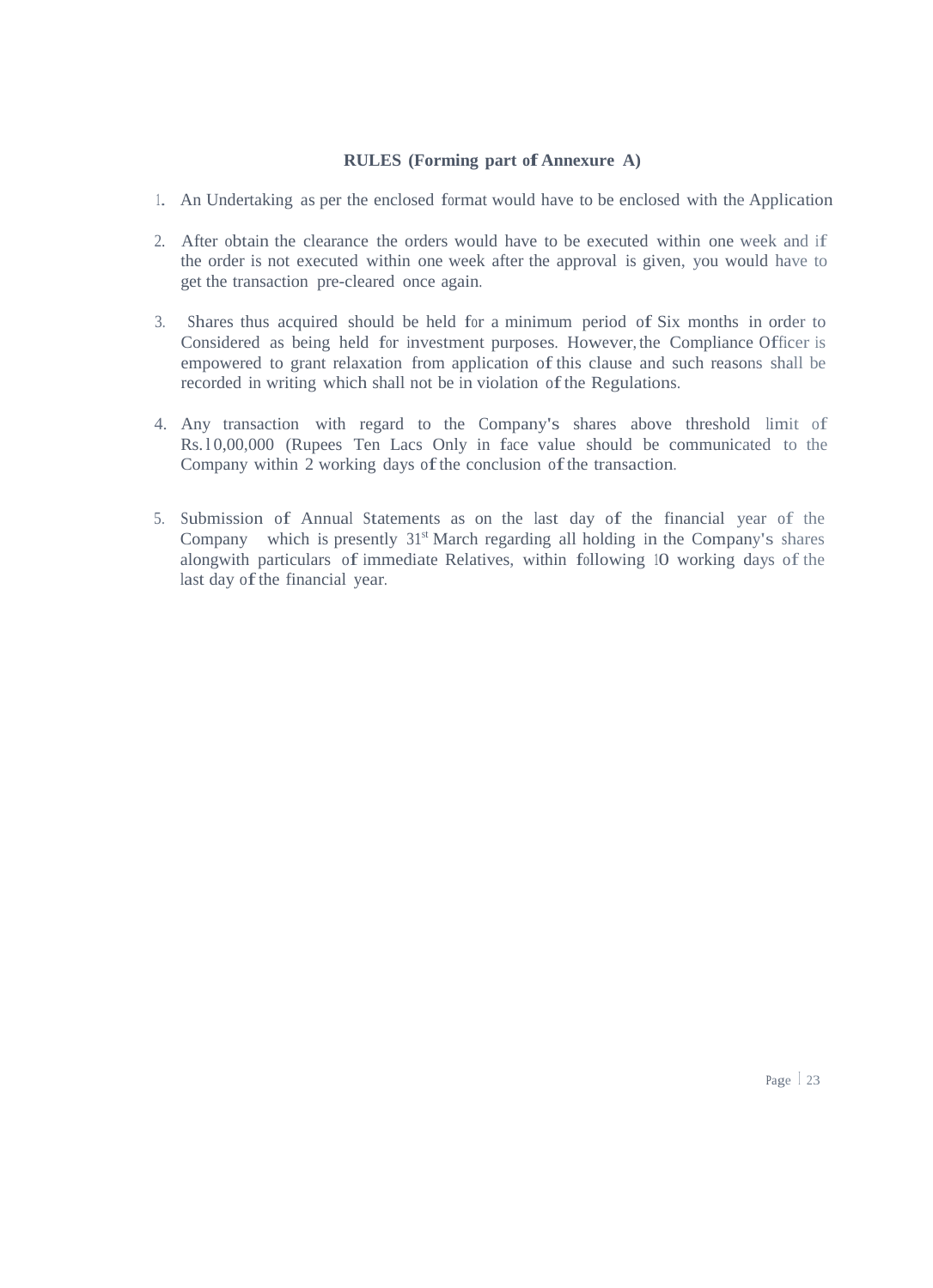## **UNDERTAKING TO BE SUBMITTED ALONGWITH THE APPLICATION FOR PRE-CLEARANCE BY THE DIRECTORS/OFFICERS/DESIGNATED EMPLOYEES**

|       |  |                                   |     | $S/\sigma$ Mr.                                       |  | residing |
|-------|--|-----------------------------------|-----|------------------------------------------------------|--|----------|
| at    |  |                                   | and | desirous if dealing in                               |  |          |
|       |  |                                   |     | shares of the Company as mentioned in my application |  |          |
| dated |  | for pre-clearance of transaction. |     |                                                      |  |          |

As required by the Code of Conduct to Regulate, Moniter and Report trading by insiders of APIS India Limited, I hereby state that:

- a) I have no access to nor do, I have any information that could be construed as "Price Sensitive information" as defined in the Code upto the time of signing this undertaking.
- b) In the event that I have access to or received any information that could be construed as "Price Sensitive Information" as defined in the code, after the signing of this undertaking but before executing the transaction for which approval is sought, I shall inform the Compliance Officer of the same and shall completely refrain from dealing in the securities of the Company until such information becomes public.
- c) I have not contravened the provisions of the Code of Conduct to Regulate, Moniter and Report trading by Insiders as notified by the Company from time to time.
- d) I have made full and true disclosure in the matter.

Date: Signature: **Signature: Name: Designation:**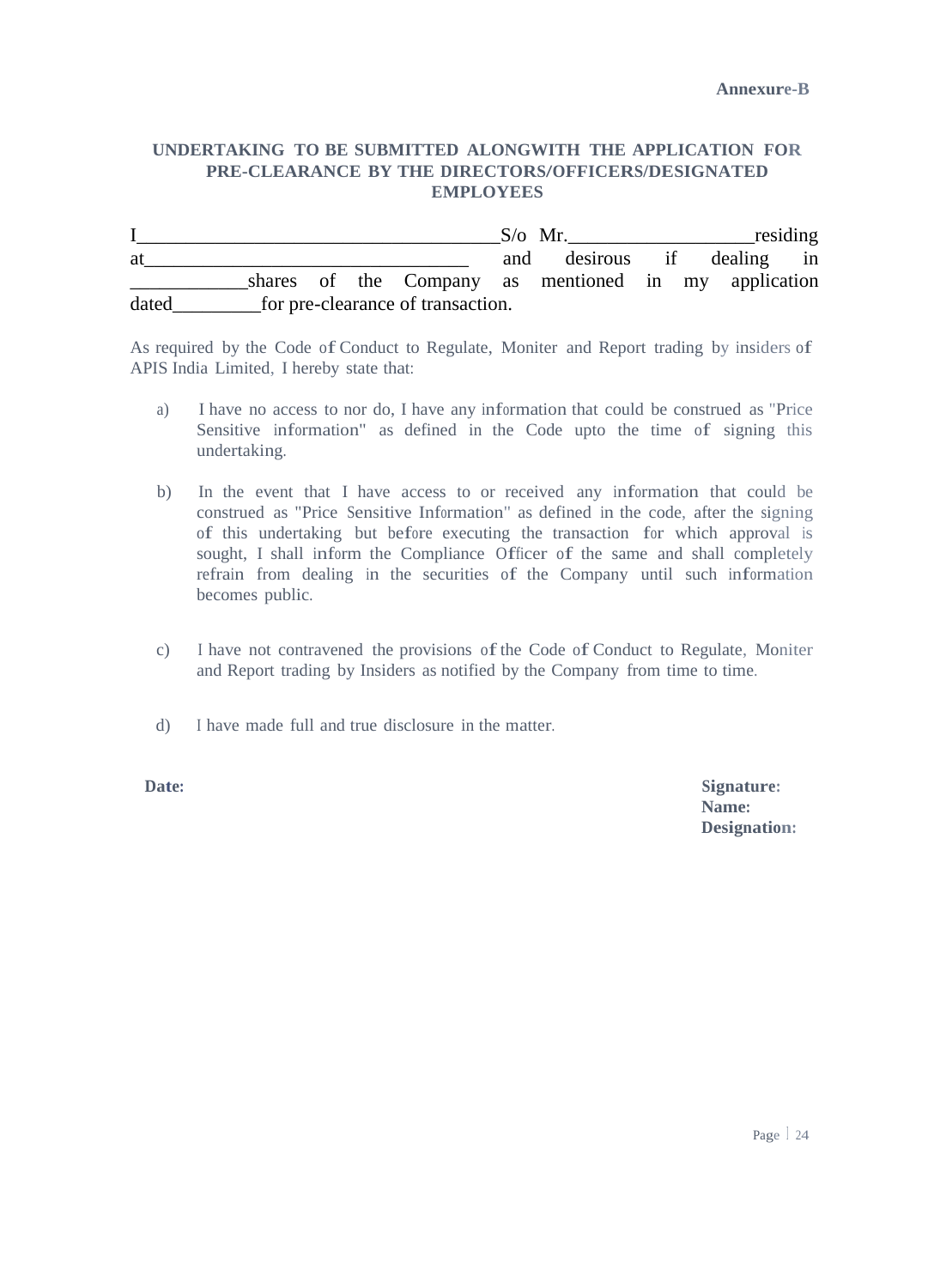## **Annexure-C-**

## **PRE-CLEARANCE Approval/ disapproval**

Date: <u>r</u>

Mr. APIS India Limited 18/32, East Patel Nagar, New Delhi-110008

Dear Sir,

This is to inform you that your request for dealing in \_\_\_\_\_\_\_\_\_\_\_\_\_\_\_\_\_\_\_\_\_ (nos.) shares of the Company as mentioned in your application dated \_\_\_\_\_\_\_\_\_\_\_\_\_\_\_\_is approved/disapproved. Please note that transaction must be completed on or before \_\_\_\_\_\_\_\_\_\_\_\_i.e within 7 days from today.

**For APIS India Limited**

**Compliance Officer**

j

I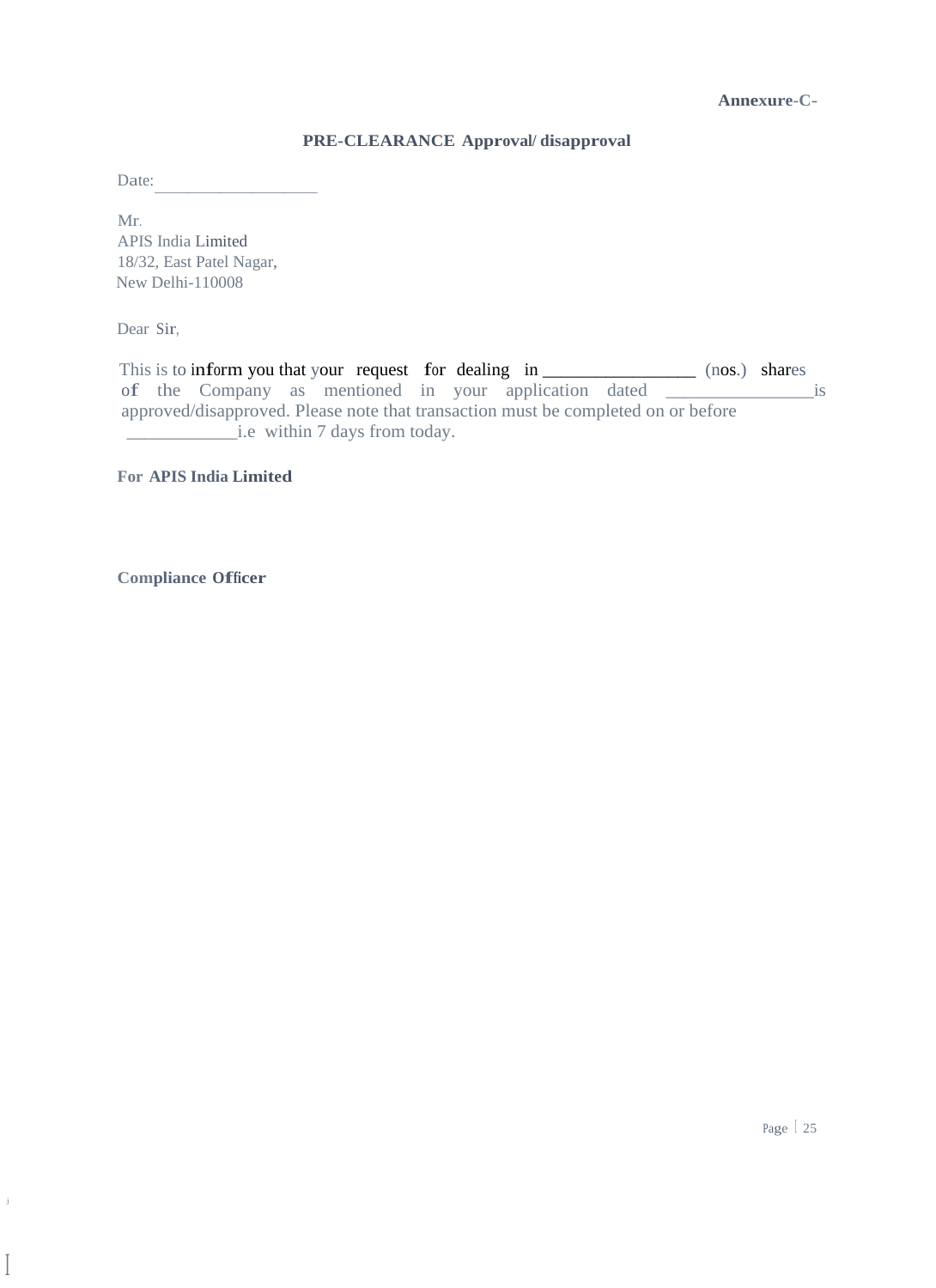## **CONFIRMATION OF DEAL (TO be intimated within two days)**

The Compliance Officer APIS India Limited 18/32, East Patel Nagar, New Delhi-110008

I, Confirm that the shares dealing for which approval was granted on \_\_\_\_\_\_\_\_\_was completed on \_\_\_\_\_\_\_\_\_\_\_\_\_\_\_\_\_\_\_\_by purchasing/selling \_\_\_\_\_\_\_\_\_\_\_\_\_\_\_\_\_\_\_\_  $(nos.)$  equity shares of the Company.

Date:

Signature: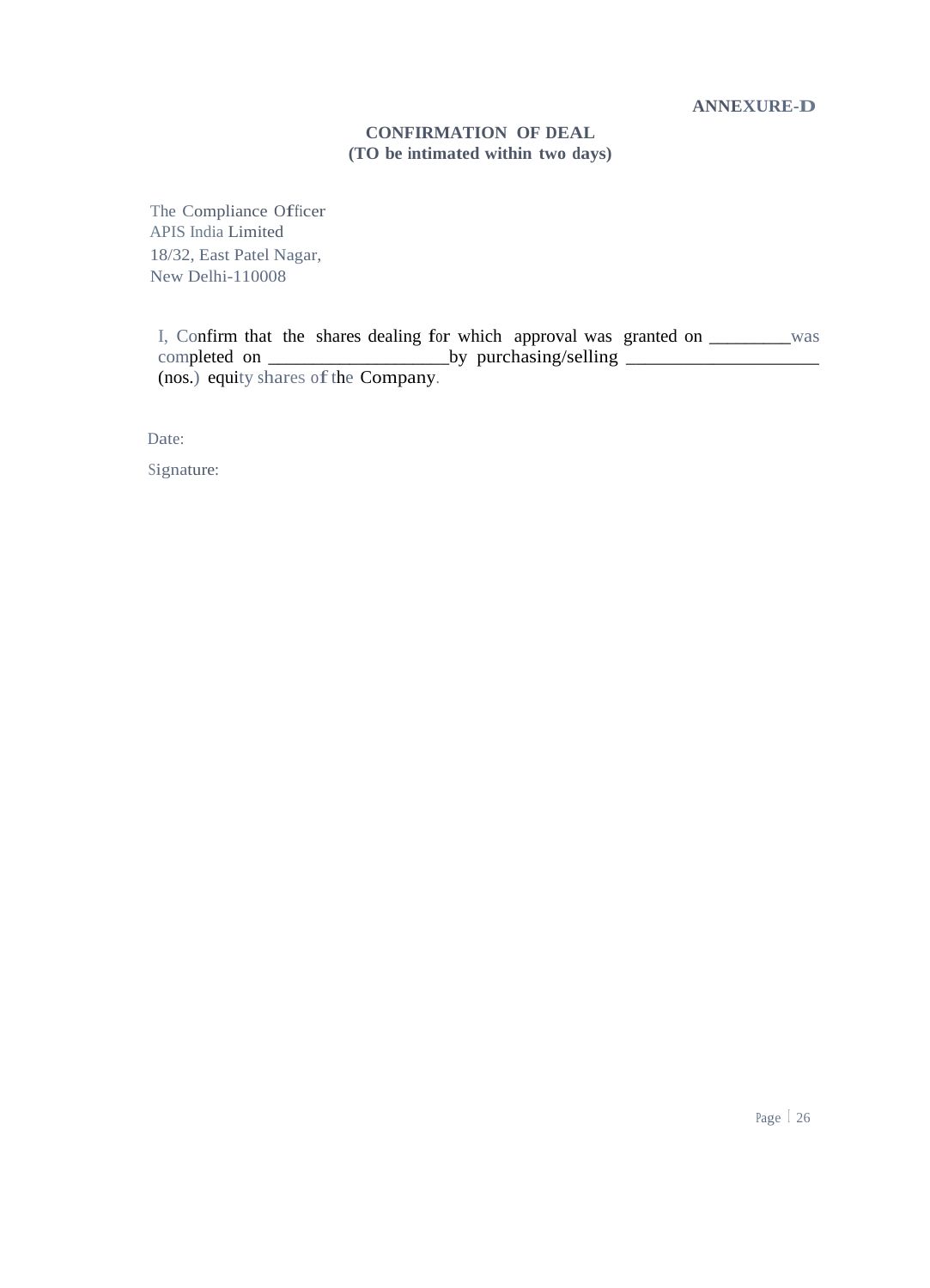## **FORM- A Securities and Exchange Board of lndia (Prohibition of lnsider Trading) Regulation, 2015 [Regulation 7 (1) (a) read with Regulation 6 (2)]**

Name of the company: \_\_\_\_\_\_\_\_\_\_\_\_\_\_\_\_\_\_\_\_\_\_\_\_\_\_\_\_\_\_\_\_ ISIN of the company: \_\_\_\_\_\_\_\_\_\_\_\_\_\_\_\_\_\_\_\_\_\_\_\_\_\_\_\_\_\_\_\_

**Details of Securities held by Promoter, Key Managerial Personnel (KMP), Director and other such persons as mentioned in Regulation 6(2)**

| Name, PAN,<br>CIN/DIN $&$<br>address with<br>Contact nos. | Category of Person<br>(Promoters/KMP/<br>Directors/immediate<br>relative to/others etc.) | Securities held as on the date of regulation<br>coming into force                  |     | $%$ of<br>Shareholding |
|-----------------------------------------------------------|------------------------------------------------------------------------------------------|------------------------------------------------------------------------------------|-----|------------------------|
|                                                           |                                                                                          | Type of security (For eg. $-$<br>Shares, Warrants, Convertible<br>Debentures etc.) | No. |                        |
|                                                           |                                                                                          |                                                                                    |     |                        |

Note: "Securities" shall have the meaning as defined under regulation 2(1)(i) of SEBI (Prohibition of Insider Trading) Regulations, 2015.

#### **Details of Open Interest (OI) in derivatives of the company held by Promoter, Key Managerial Personnel (KMP), Director and other such persons as mentioned in Regulation 6(2)**

| the date of regulation coming into force | Open Interest of the Future contracts held as on |                                  | Open Interest of the Option Contracts held as on<br>the date of regulation coming into force                   |    |  |  |  |
|------------------------------------------|--------------------------------------------------|----------------------------------|----------------------------------------------------------------------------------------------------------------|----|--|--|--|
| Contract<br>Specifications               | Number of<br>units (contracts<br>* lot size)     | Notional value<br>in Rupee terms | Notional value<br>Number of<br>Contract<br>Specifications<br>in Rupee terms<br>units (contracts<br>* lot size) |    |  |  |  |
|                                          |                                                  |                                  |                                                                                                                | 10 |  |  |  |

Note: In case of Options, notional value shall be calculated based on premium plus strike price of options

**Name & Signature: Designation:**

**Date: Place:**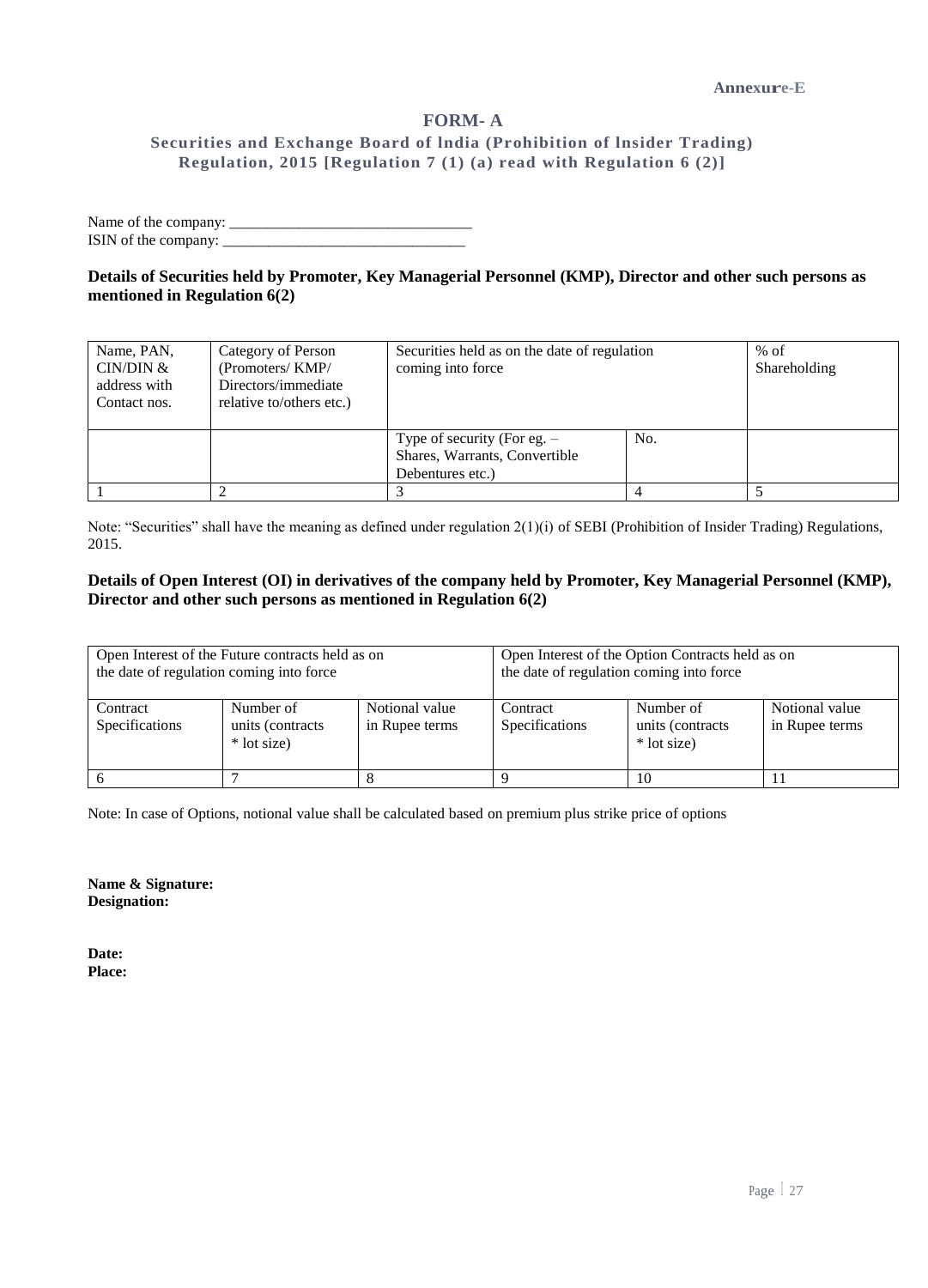## **FORM-B**

## **Securities and Exchange Board ofIndia (Prohibition ofInsider Trading) Regulation, 2015 [Regulation 7 (1) (b) read with Regulation 6 (2)]**

Name of the Company: ISIN of the Company:

**Details of Securities held on appointment of Key Managerial Personnel (KMP) or Director or upon becoming a promoter of a listed company and other such persons as mentioned in Regulation 6(2)**

| Name, PAN,<br>CIN/DIN &<br>address with<br>Contact nos. | Category of Person<br>(Promoters/KMP/<br>Directors/immediate<br>relative to/others etc.) | Date of appointment of<br>Director /KMP OR Date of<br>becoming Promoter | Securities held as on the date of<br>regulation<br>coming into force                        |     | $%$ of<br>Shareholding |
|---------------------------------------------------------|------------------------------------------------------------------------------------------|-------------------------------------------------------------------------|---------------------------------------------------------------------------------------------|-----|------------------------|
|                                                         |                                                                                          |                                                                         | Type of security (For<br>eg.<br>Shares, Warrants,<br><b>Convertible Debentures</b><br>etc.) | No. |                        |
|                                                         |                                                                                          |                                                                         | 4                                                                                           |     | 6                      |

*Note: "Securities" shall have the meaning as defined under regulation 2(1)(i) of SEBI (Prohibition of Insider Trading) Regulations, 2015.*

**Details of Open Interest (OI) in derivatives of the company held on appointment of Key Managerial Personnel (KMP) or Director or upon becoming a Promoter of a listed company and other such persons as mentioned in Regulation 6(2).**

| the date of regulation coming into force | Open Interest of the Future contracts held as on |                                  | Open Interest of the Option Contracts held as on<br>the date of regulation coming into force                    |  |  |  |  |  |
|------------------------------------------|--------------------------------------------------|----------------------------------|-----------------------------------------------------------------------------------------------------------------|--|--|--|--|--|
| Contract<br>Specifications               | Number of<br>units (contracts)<br>* lot size)    | Notional value<br>in Rupee terms | Notional value<br>Number of<br>Contract<br>Specifications<br>units (contracts)<br>in Rupee terms<br>* lot size) |  |  |  |  |  |
|                                          |                                                  |                                  | 10                                                                                                              |  |  |  |  |  |

Note: In case of Options, notional value shall be calculated based on premium plus strike price of options

**Name & Signature: Designation:**

**Date: Place:**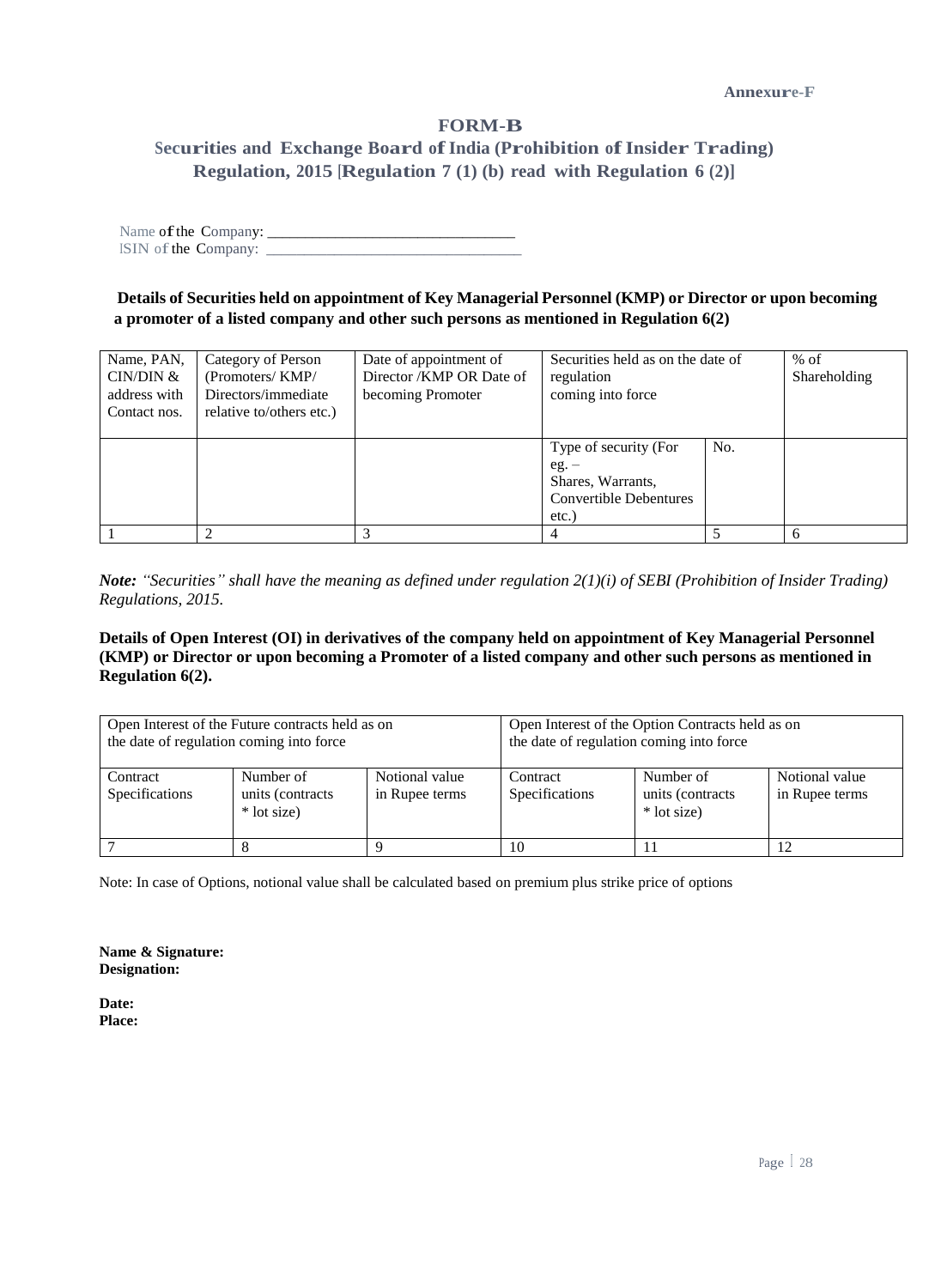**Annexure-G**

## **FORMC**

## **Securities and Exchange Board o f I n d i a (Prohibition of Insider Trading) Regulation, 2015 [Regulation 7 (2) read with Regulation 6 (2)]**

Name of the Company:

ISIN of the Company:

Details of change in holding of Securities of Promoter, Employee or Director of a listed company and other such persons as mentioned in Regulation 6(2)

| Name, PAN No.,<br>CIN/DIN &<br>address with<br>contact nos. | Category of<br>Person<br>(Promoters/<br>KMP/<br>Directors/<br>Immediate<br>relatives/<br>others etc.) | prior to<br>acquisition/dis<br>posal                                                                               |                     | Securities held Securities acquired/<br>Disposed                                                             |     |       | Securities<br>held post<br>acquisition/di<br>sposal                     |                                                                                                                   | Date of<br>allotment<br>advice/acq<br>uisition of<br>shares/sale<br>of shares<br>specify |         | Date<br>of<br>to<br>the<br>Com<br>pany | Mode<br>of<br>intim acquis<br>ation ition/d<br>isposal<br>$($ on<br>market<br>public |                                                                                                                                      | of contract, Futures or Options etc.) |                                           |                                             |                                          | Trading in derivatives (Specify type | Exch<br>ange<br>on<br>whic<br>h the<br>trade<br>was<br>execu<br>ted |    |
|-------------------------------------------------------------|-------------------------------------------------------------------------------------------------------|--------------------------------------------------------------------------------------------------------------------|---------------------|--------------------------------------------------------------------------------------------------------------|-----|-------|-------------------------------------------------------------------------|-------------------------------------------------------------------------------------------------------------------|------------------------------------------------------------------------------------------|---------|----------------------------------------|--------------------------------------------------------------------------------------|--------------------------------------------------------------------------------------------------------------------------------------|---------------------------------------|-------------------------------------------|---------------------------------------------|------------------------------------------|--------------------------------------|---------------------------------------------------------------------|----|
|                                                             |                                                                                                       | Type of No.<br>security $\& \%$ of<br>(For eg.<br>Shares,<br>Warrant ding<br>Converti<br>ble<br>Debentu<br>res etc | lof<br>shar<br>ehol | Type<br>securit<br>(For<br>eg.<br><b>Shares</b><br>Warra<br>nts.<br>Conve<br>rtible<br>Deben<br>tures<br>etc | No. | Value | tion<br>Type<br>(Buy/<br>Sale/<br>Pledge/<br>Revoke ts,<br>Invoke) ible | Transac Type of No.<br>security & %<br>(For eg. of<br>Shares, holdi<br>Warran ng<br>Convert<br>Debent<br>ures etc | share                                                                                    | From To |                                        |                                                                                      | rights/<br>prefer<br>ential<br>offer/o Con Specif<br>ff<br>market  <sub>t</sub><br>inter-<br>se<br>transfe<br><b>ESOP</b><br>s etc.) | e of act                              | Typ Contr Buy<br>trac <i>icatio</i><br>ns | N <sub>o</sub><br>min of<br>al<br>Val<br>ue | No.<br>racts lue size)<br>$*lot$<br>size | Sell                                 | No No. of<br>mi units<br>units nal (contra<br>(cont Va cts*lot)     |    |
| 1                                                           | $\overline{c}$                                                                                        | 3                                                                                                                  | 4                   | 5                                                                                                            | 6   | 7     | 8                                                                       | 9                                                                                                                 | 10                                                                                       | 11      | 12                                     | 13                                                                                   | 14                                                                                                                                   | 15                                    | 16                                        | 17                                          | 18                                       | 19                                   | 20                                                                  | 21 |
|                                                             |                                                                                                       |                                                                                                                    |                     |                                                                                                              |     |       |                                                                         |                                                                                                                   |                                                                                          |         |                                        |                                                                                      |                                                                                                                                      |                                       |                                           |                                             |                                          |                                      |                                                                     |    |

Note: "Securities" shall have the meaning as defined under regulation 2(J)(i) of SEBI (Prohibition of Insider Trading) Regulation, 2015.

**Signature: Designation: Date: Place:**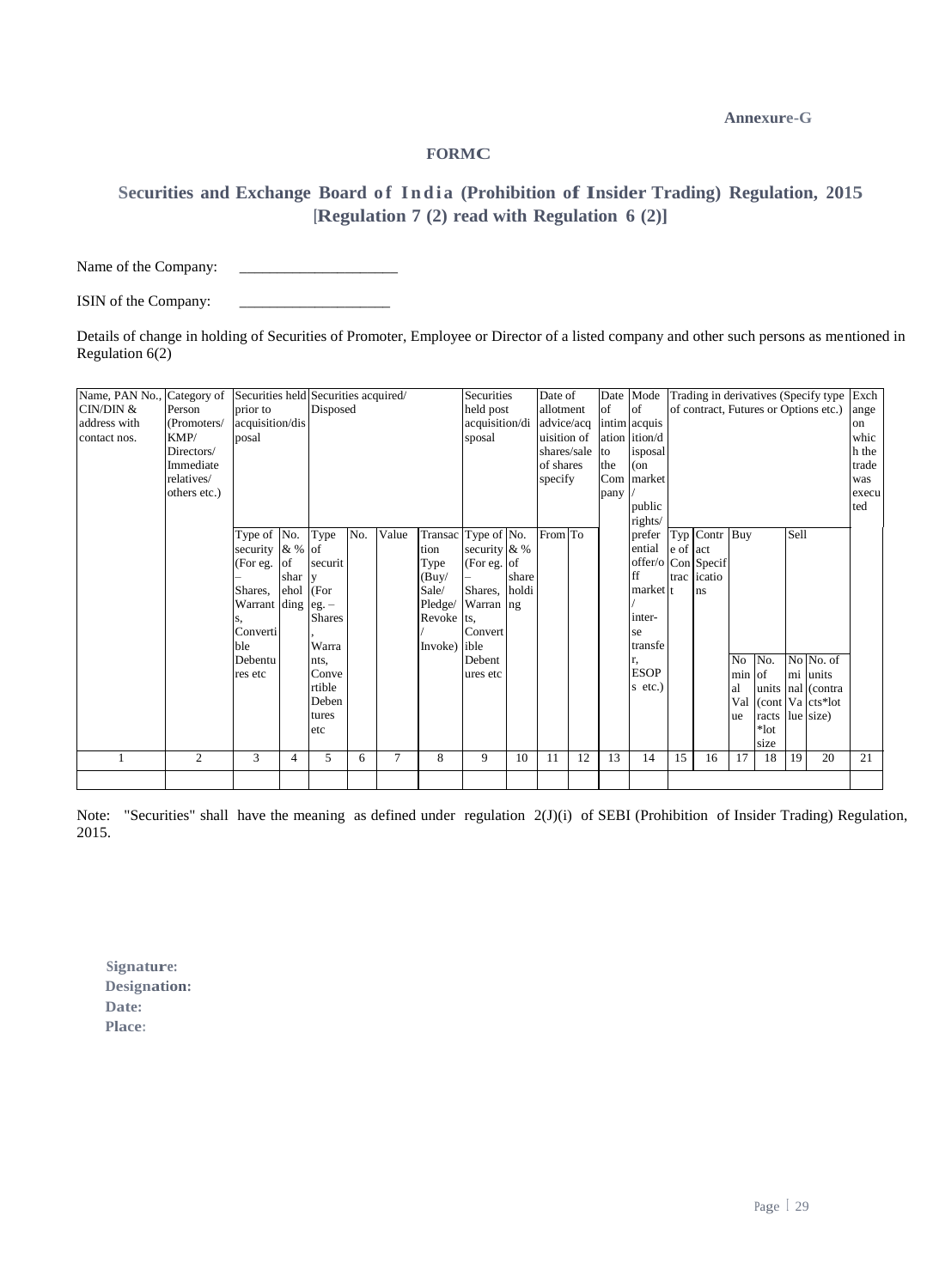## **FORM D (Indicative format)**

## **Securities and Exchange Board of lndia (Prohibition of lnsider Trading) Regulation, <sup>2015</sup> Regulation <sup>7</sup> (3) -Transactions by Other connected persons as identified by the Co**

| Name,<br>PAN,<br>CIN/DIN,<br>& address<br>with contact<br>nos. of<br>other<br>connected<br>persons<br>as identified<br>by the<br>company | Connect<br>ion with<br>company | Securities held prior<br>to<br>acquisition/disposal`                                                  |                                           | Securities acquired/Disposed                                                                        |     |                  |                                                                                     | Securities held post<br>acquisition/disposal                                                              |                                        | Date<br>of<br>allot<br>ment<br>advi<br>ce/<br>acqu<br>isitio<br>n of<br>share<br>$\mathbf{s}/$<br>sale<br>of<br>share<br>$\mathbf S$<br>speci<br>fy |                                | Date<br>of<br>intim<br>ation<br>to<br>com<br>pany | Mod<br>e of<br>acqu<br>isitio<br>n/dis<br>pos<br>al<br>$($ on<br>mark<br>et/pu<br>blic/<br>right<br>S/<br>Prefe<br>renti<br>al<br>offer<br>off<br>mark<br>et/Int<br>erse<br>trans<br>fer,<br><b>ESO</b><br>P <sub>S</sub><br>$etc.$ ) |
|------------------------------------------------------------------------------------------------------------------------------------------|--------------------------------|-------------------------------------------------------------------------------------------------------|-------------------------------------------|-----------------------------------------------------------------------------------------------------|-----|------------------|-------------------------------------------------------------------------------------|-----------------------------------------------------------------------------------------------------------|----------------------------------------|-----------------------------------------------------------------------------------------------------------------------------------------------------|--------------------------------|---------------------------------------------------|---------------------------------------------------------------------------------------------------------------------------------------------------------------------------------------------------------------------------------------|
|                                                                                                                                          |                                | Type of<br>security<br>(For eg.<br>$-$ Shares,<br>Warrants,<br>Convertibl<br>e<br>Debentures<br>etc.) | No.<br>and $\%$<br>of<br>shareh<br>olding | Type of<br>security<br>(For eg.<br>Shares,<br>Warrants<br>Converti<br>ble<br>Debentu<br>res<br>Etc. | No. | Value            | Transactio<br>$\mathbf n$<br>Type<br>(Buy/<br>Sale/<br>Pledge<br>Revoke<br>/Invoke) | Type of<br>security<br>$(For e.g. -$<br>Shares,<br>Warrants,<br>Convertibl<br>e<br>Debentures<br>$etc.$ ) | No.<br>and %<br>of<br>shareh<br>olding | $\overline{F}$<br>$\mathbf r$<br>$\mathbf 0$<br>m                                                                                                   | $\overline{T}$<br>$\mathbf{o}$ |                                                   |                                                                                                                                                                                                                                       |
| $\mathbf{1}$                                                                                                                             | $\overline{2}$                 | $\mathfrak{Z}$                                                                                        | $\overline{4}$                            | $\overline{5}$                                                                                      | 6   | $\boldsymbol{7}$ | 8                                                                                   | 9                                                                                                         | 10                                     | $\mathbf{1}$<br>$\mathbf{1}$                                                                                                                        | $\mathbf{1}$<br>$\overline{2}$ | $\mathbf{1}$<br>$\overline{3}$                    | $\mathbf{1}$<br>$\overline{4}$                                                                                                                                                                                                        |

*Note: "Securities" shall have the meaning as defined under regulation 2(1)(i) of SEBI (Prohibition of Insider Trading) Regulations, 2015.*